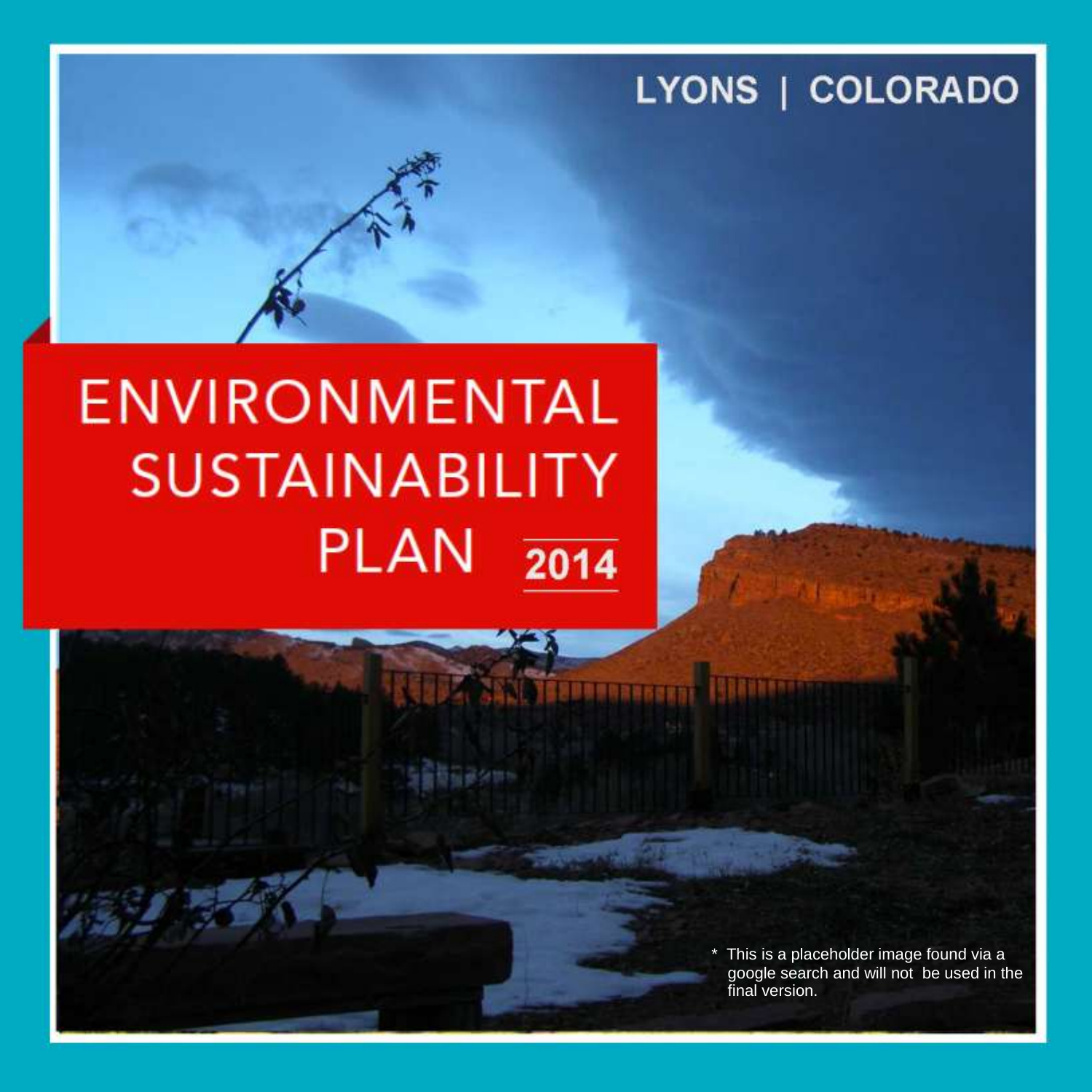### **TABLE OF CONTENTS**

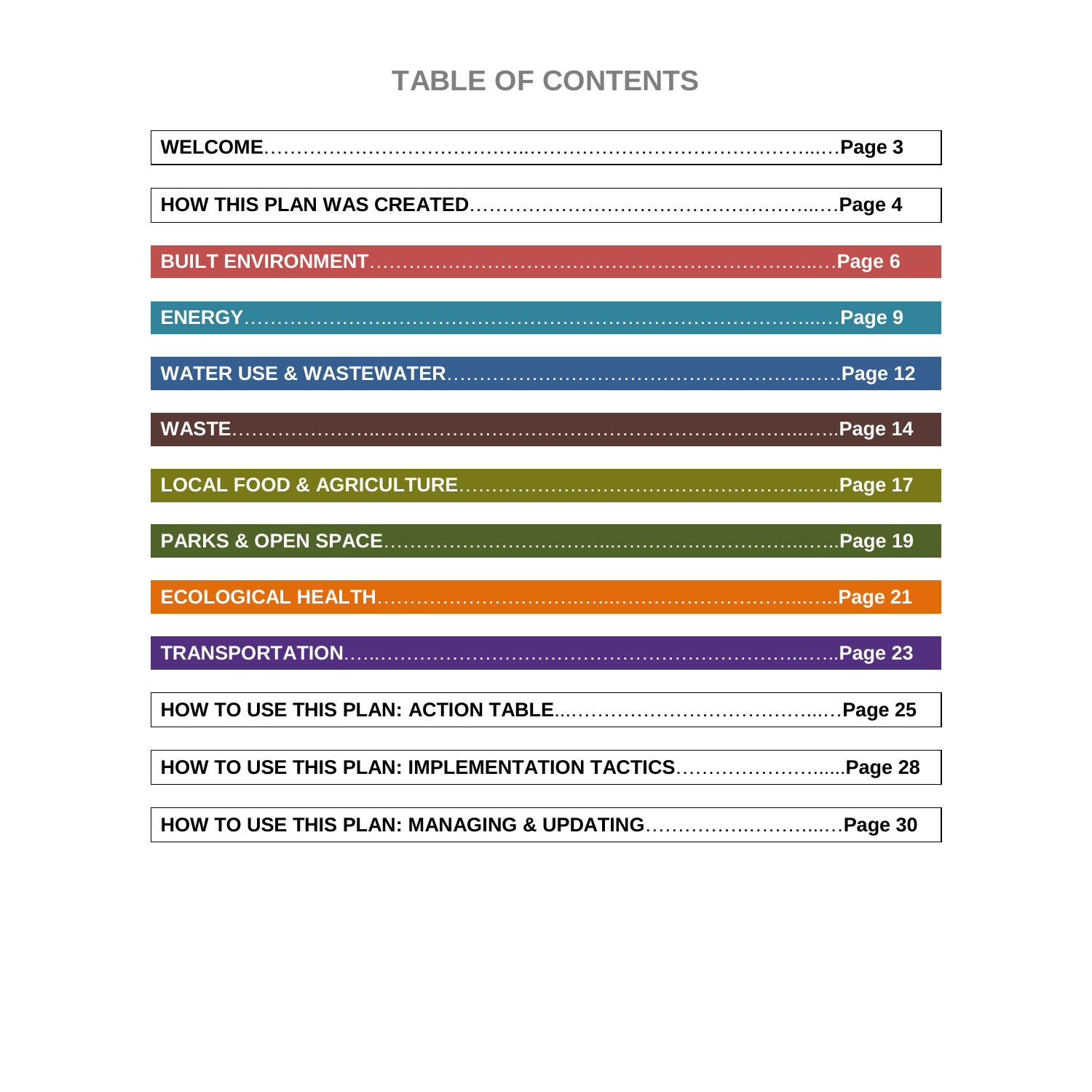### **WELCOME**

The Town of Lyons, Colorado is a small and dynamic community at the edge of Boulder County. Lyons is where the plains meet the Rocky Mountains, where historic tradition meets entrepreneurial innovation, where hard work meets celebration, and where adventure meets relaxation. Lyons is a truly special place to live and it embraces visitors with opens arms inviting them to enjoy all the things that make the community great from the wide range of dining options, diverse shops, and world class music, to its abundant parks and open space.

Lyons' unique style and can-do attitude spreads even to its civic process. In addition to a very capable town staff and elected Board of Trustees there are several volunteer bodies that guide and mobilize an involved and active population.

In a survey to Lyons residents not one single respondent said that sustainability was not important, moreover everyone involved in providing feedback on the initial recommendations contributed their own valuable insights and ideas. The purpose of this plan has been to capture the most relevant and impactful ideas, look for synergies, and prioritize recommendations for the town and its active residents in order to build a sustainable community.

In implementing this plan the community of Lyons shows an intrinsic desire to support and sustain the environment in which they live while simultaneously supporting its people, values, and economy. Furthermore, the enthusiasm generated around this plan in the wake of the devastating 2013 flood was inspiring and this plan can be credited to all of those involved.

Welcome to the Lyons Environmental Sustainability Action Plan!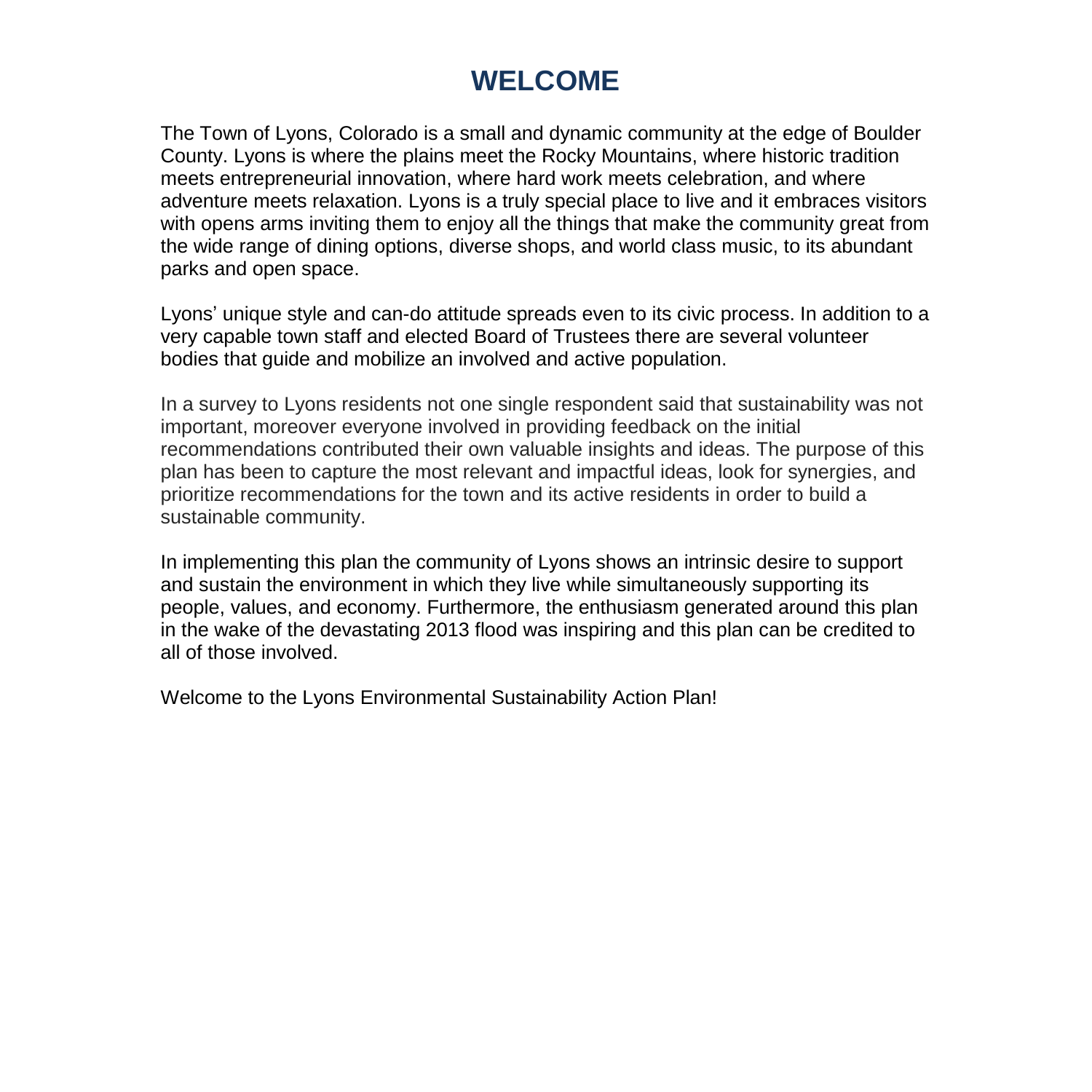### **HOW THE PLAN WAS CREATED**

In August of 2013 the Town of Lyons hired Natural Capitalism Solutions (NCS), a Hygiene based non-profit (paid in part by a Boulder County grant) to support the creation of an Environmental Sustainability Plan. This effort was focused primarily on creating environmental recommendations for Lyons—social and economic sustainable practices are not included in this plan.

In September of 2013 a 500-year flood tore through the town of Lyons and everything changed; problems became more severe and focus shifted to flood recovery. After the completion of the long-term flood recovery plan NCS got back to work on the Lyons Sustainability Plan. The plan's scope was expanded to address the town's need for resilient and sustainable solutions in the aftermath of the flood.

The recommendations contained within The Lyons Environmental Sustainability Action Plan were drawn from several sources including:

- **The Comprehensive Plan:** In 2010 Lyons updated their comprehensive plan and, unlike many small towns, actively used it to help prioritize and guide decision-making. There are many references to the town's environmental aspirations and detailed sustainability goals and actions incorporated into this plan. To view the comprehensive plan visit [www.TownofLyons.com](http://www.townoflyons.com/)
- **The Recovery Plan:** Three months after the 2013 September floods Lyons conducted an intense community planning process. Hundreds of citizens engaged in the process to develop and refine objectives and project ideas. There was a strong focus on resilience and sustainability in the recovery plan and elements were transferred over to this plan. To view the recovery plan visit [www.LyonsRecovery.com](http://www.lyonsrecovery.com/)
- **Sustainability Survey:** In September 2013 and again in June 2014, NCS, on behalf of the Town of Lyons, created a survey for the town residents. The summary of these surveys was evaluated, and the insights gained have been incorporated into the creation of this plan. To view the results and analysis of this survey visit [www.LyonsSustainability.com](http://www.lyonssustainability.com/)
- **Best Sustainability Practices Report:** As part of this process NCS created a report summarizing the environmental commitments and actions of 14 leading communities across the country. The goal of this report was to highlight key takeaways that could feed directly into this sustainability plan. To view the best practices report visit [www.LyonsSustainability.com](http://www.lyonssustainability.com/)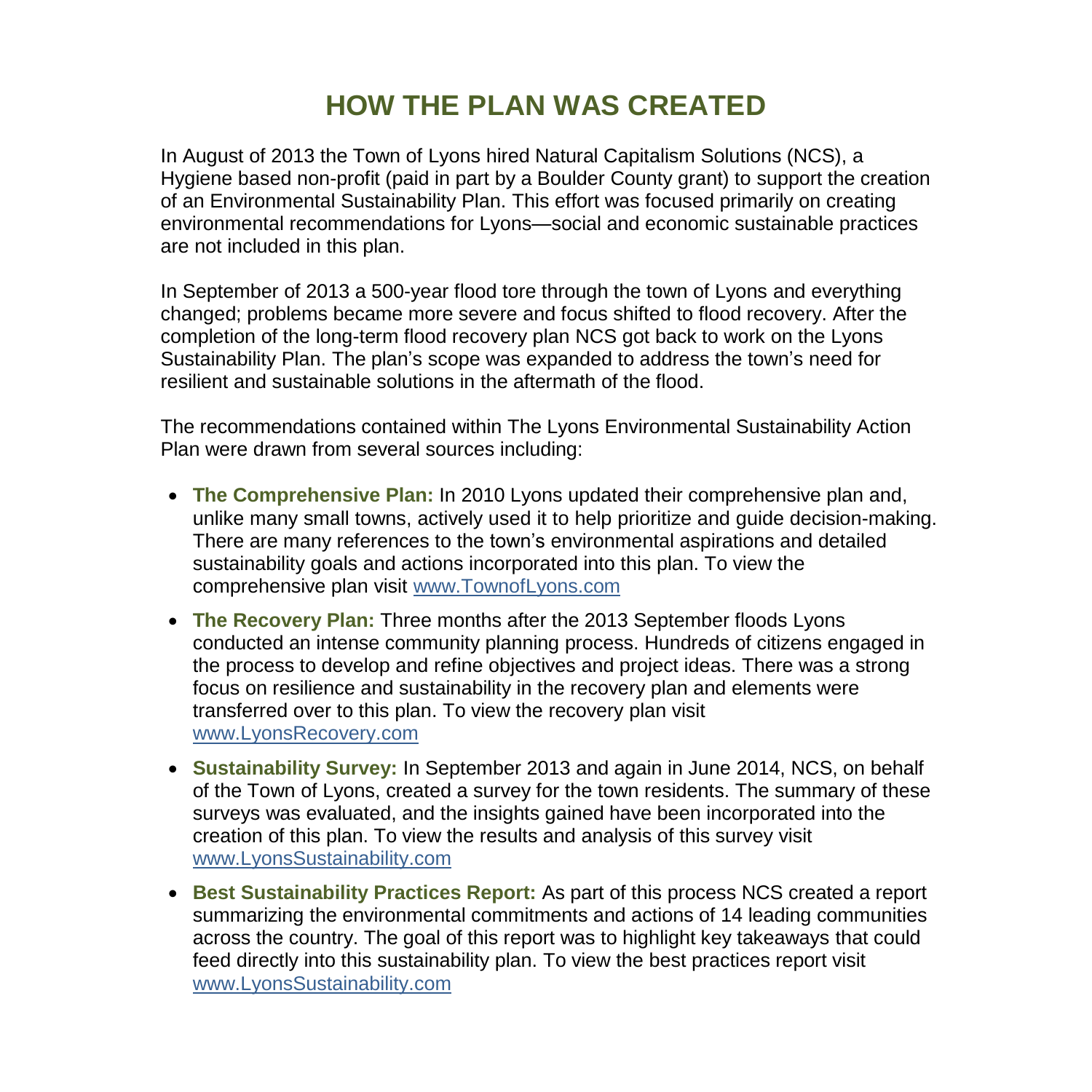- **Group and Individual Stakeholder Meetings:** NCS met with working groups in the following areas: business, planning, utilities, transit, and agriculture. The projects advisory team identified members of these groups as well as individuals to meet with. NCS held over 20 individual meetings over the course of three months.
- **River Corridor Action Plan:** After the flood the Lyons' Ecology Board engaged with multiple stakeholders to create The Sustainable River Corridor Action Plan, which provides a vision for sustainably rebuilding the Lyons river corridor. Many of their recommendations have been rolled into the ecology section of this plan. To view the river corridor action plan visit [www.LyonsRecovery.com](http://www.lyonsrecovery.com/)
- **Boulder County Sustainability Plan:** When resources are limited it is important to integrate with other local efforts. Boulder County's Environmental Sustainability Plan was not only a great inspiration it, along with support from County staff, helped ensure that we were utilizing existing efforts and resources available to Lyons. In addition some of the goals in this plan align to the County's goals. To view the Boulder County's sustainability plan visit [www.BoulderCounty.org](http://www.bouldercounty.org/)
- **STAR Community Rating System:** The STAR Community Rating System (STAR) is the first national certification program to recognize sustainable communities. The Lyons Environmental Sustainability Action Plan was built in such a way that it will allow Lyons to easily attain STARS certification in the future. STAR has also worked with communities and national experts to document best practices for a sustainable community—many of their goals and recommendations were incorporated into Lyons' plan. To view the STAR Community Rating System visit [www.StarCommunities.org](http://www.starcommunities.org/)

Multiple other stakeholders were involved in helping to support and guide the process:

- **Advisory Committee:** NCS met regularly with an advisory committee consisting of the steering committee chair (Kathy Carol), town staff lead (Jeremy Matsen) and Boulder County liaison (David Hatchimonji).
- **Steering Committee:** NCS met with key liaisons from different commissions to guide the beginning process and review the draft plan before it was finalized.
- **Sustainable Futures Commission (SFC):** NCS attended most of the SFC monthly meetings to provide updates on the plan and gain insights from its members.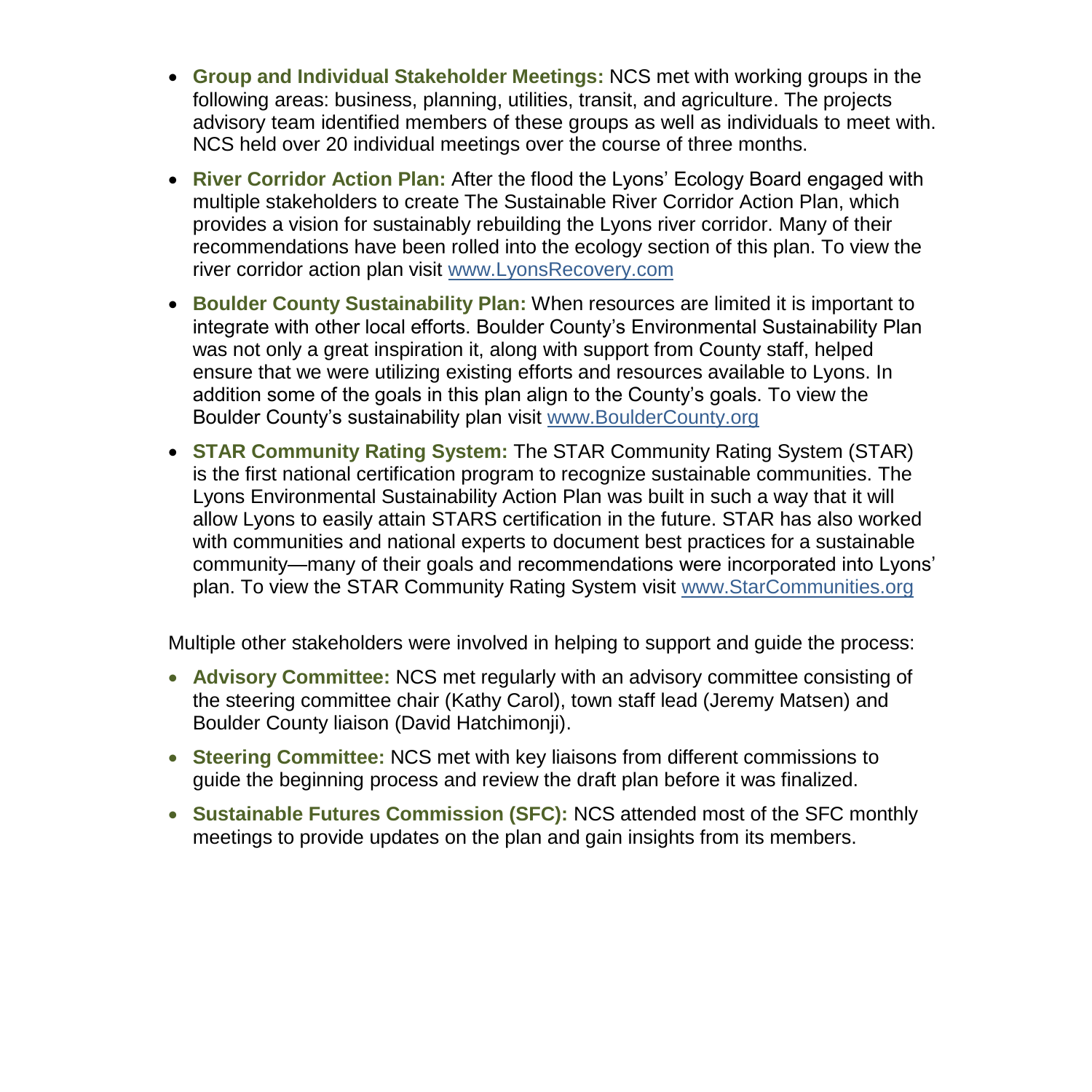### **BUILT ENVIRONMENT**

The Town of Lyons is a highly desirable place to live. It manages to succeed in the delicate balancing act of retaining the families that have been here for generations while also attracting new people to take an active role in the community and embrace its culture. Lyons provides a family friendly environment where people like to work hard and play hard. Due to its unique geography, being surrounded on three sides by mountains and open space, Lyons is limited in how much it can expand, putting real estate at a premium. The town offers a mixed housing stock that includes single-family homes, townhouses, multi-unit apartment buildings, mobile homes, and cooperative housing.

In both of the towns major planning documents, the *Comprehensive Plan* and *Recovery Plan*, the community has highlighted the importance of developing in a way that promotes stable, sustainable and diverse neighborhoods.

#### **Flood Impact:**

With more than 20 percent of homes damaged or destroyed in the flood, lack of replacement housing is one of the larger issues confronting the town of Lyons. Limited developable land and the disproportionate number of affordable homes lost to the flood have created massive difficulties around sourcing funds and identifying sites for new development.

#### **Opportunities:**

While the solutions presented in this plan do not intend to address the complex challenges of replacement housing they do highlight some best practices to ensure that as Lyons rebuilds, it does so in a way that is resilient to the next flood, minimizes environmental impact, and decreases utility overheads for residents and business owners. In addition, there are recommendations in this plan to help reduce the impact of the built environment on the community and nature. These recommendations include updating residential and commercial building codes, and supporting developments that have a positive social impact on the community.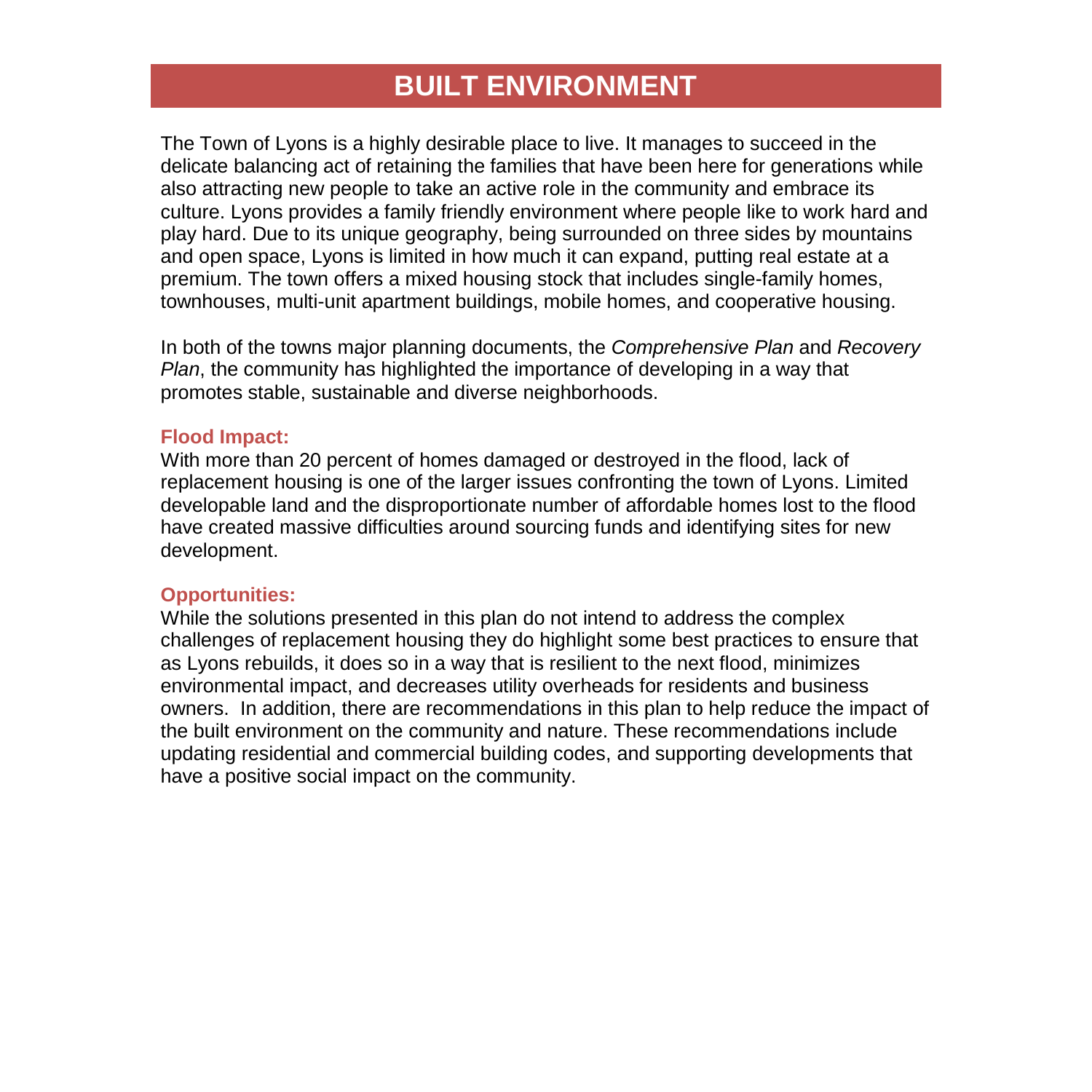- Promote safe, stable, diverse neighborhoods throughout Lyons that provide a range of housing options and link residents to destinations to learn, work, shop and recreate
- Move toward net-zero energy use in all new buildings
- Promote energy efficiency in new and existing buildings

### **Recommendations:**

**Bu-1:** Create working group to draft a plan to update residential and commercial building standards to incorporate criteria in most recent building codes, and third-party green home/business certifications (eg. LEED, EnergyStar) ensuring that new and renovated buildings are more water and energy efficient, and to identify and address challenges for building in floodplains/hazardous zones.

*Score: 7.2 | Priority: First Wave*

**Bu-2:** Support the creation of a hotel to accommodate visitors and encourage alternative uses such as events, education, music, and arts. Ensure building conforms to a minimum of LEED Silver standards.

*Score: 6.7 | Priority: As Appropriate*

**Bu-3:** Encourage denser housing (more homes per acre) near the center of Town and other amenities. Promote mixed-use development such as live/work. *Score: 6.7 | Priority: First Wave*

**Bu-4:** Support the creation of a library space for events and education and encourage alternative uses such as music, and arts. Ensure building conforms to standards set out by the Building Codes working group addressed in Bu-1. *Score: 6.5 | Priority: First Wave*

**Bu-5:** Renovate local government buildings to improve energy and water efficiency. Add solar when feasible. Consider LEED certification whenever possible. *Score: 6.4 | Priority: Second Wave*

**Bu-6a:** Create working group to consider updating commercial building permitting to require new buildings to conform to standards set out by the Building Codes working group addressed in Bu-1.

*Score: 5.6 | Priority: First Wave*

**Bu-6b:** Ensure any new town building/facilities conform to standards set out by the Building Codes working group addressed in Bu-1. *Score: 6.7 | Priority: Second Wave*

**Bu-7:** Conduct solution based education and outreach activities to raise awareness about light pollution.

*Score: 4.1 | Priority: Second Wave*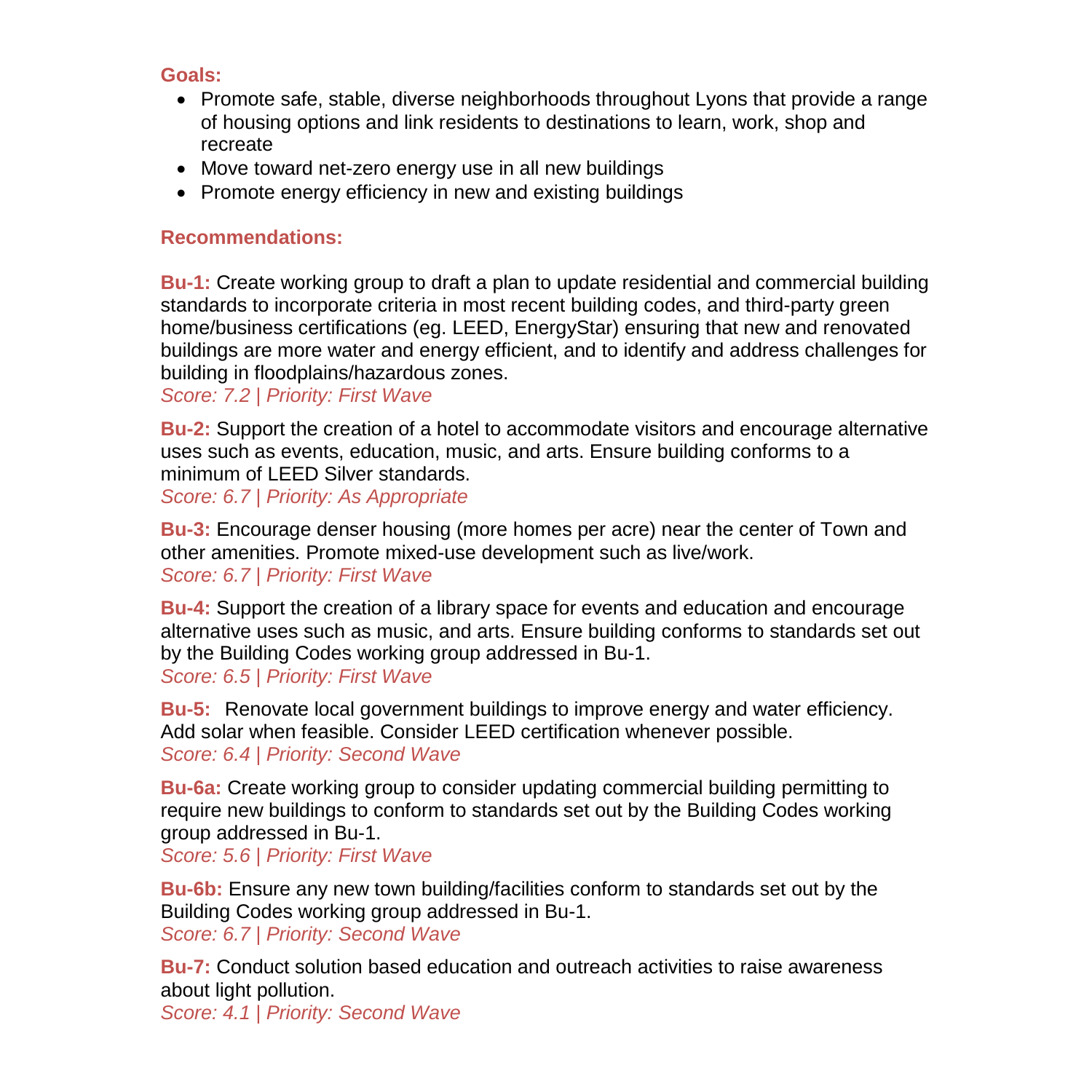**Bu-8:** Establish a program to identify and eliminate existing sources of light and noise pollution coming from municipally owned entities.

*Score: 3.7 | Priority: Second Wave*

### **Case Study:**

To increase the availability of affordable housing in Lyons, without a large capital investment in new infrastructure the town passed the Accessory Dwelling Unit Ordinance in April 2014. This ordinance allows homeowners to rent out their extra living space. Newly designated living spaces must meet specified requirements to ensure that they are acceptable as a separate living space for a new resident in the building. By supporting solutions that address the constraint on new housing construction, Lyons can reduce its environmental footprint by maximizing the space within existing properties. The ordinance has the added benefit of creating a close-knit town with greater neighbor and community interactions.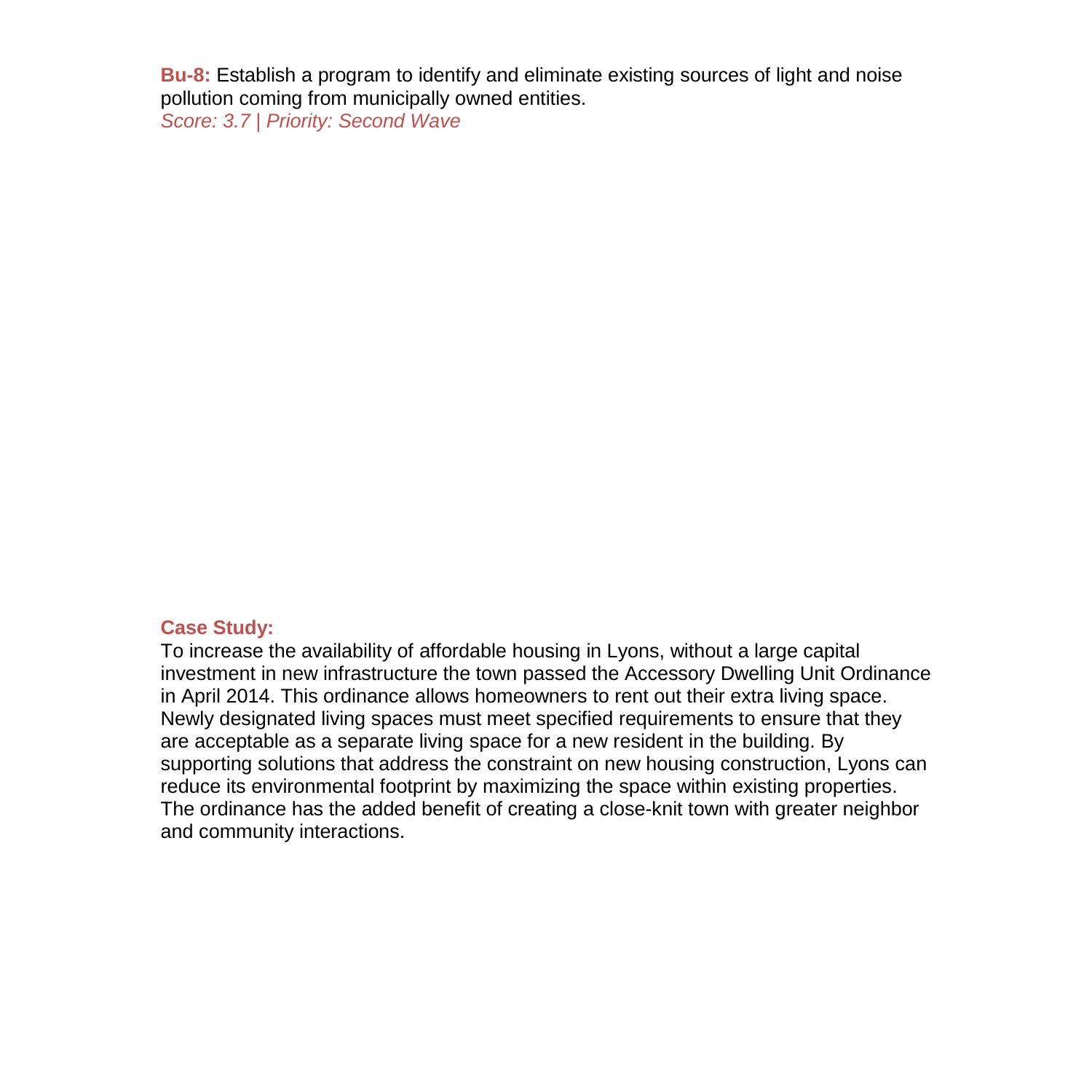### **ENERGY**

Lyons' has had a long and personal relationship with energy and energy production. The current Town Hall building was originally created to house diesel generators. Now the town manages its own municipal electricity utility from that same building, sourcing its power from the Municipal Energy Agency of Nebraska. While Lyons' energy mix is much cleaner than the days of the diesel generators, with 5 percent coming from wind and 8 percent from hydro, the majority of its energy (77 percent) comes from coal. Producing energy with coal causes a plethora of environmental issues including: air pollution; intensive water use and pollution; and greenhouse gas emissions that contribute to global warming.

#### **Flood Recovery:**

The 2013 flood exposed the vulnerability of Lyons energy supply when the river tore through electric and gas lines causing massive amounts of damage. The town and their partners made herculean efforts to get them back online within two months but the sheer magnitude of damage to the town's utilities was humbling. The sustainability survey was sent out before and after the flood. Energy was one of two topics that residents viewed as more important after the flood—highlighting how the flood has brought sustainability and resiliency to the forefront of the conversation about energy.

#### **Opportunities:**

As Lyons runs it's own municipal energy utility it has the opportunity to think more creatively in terms of its energy supply. Lyons has the opportunity to create local renewable energy solutions that supplement our existing energy supply and would make Lyons more resilient to future disasters. Finding the right partners and funding for these kinds of solutions is vital. In addition to energy production, addressing efficiency is an effective way to cut the town's energy use and save residents and businesses money.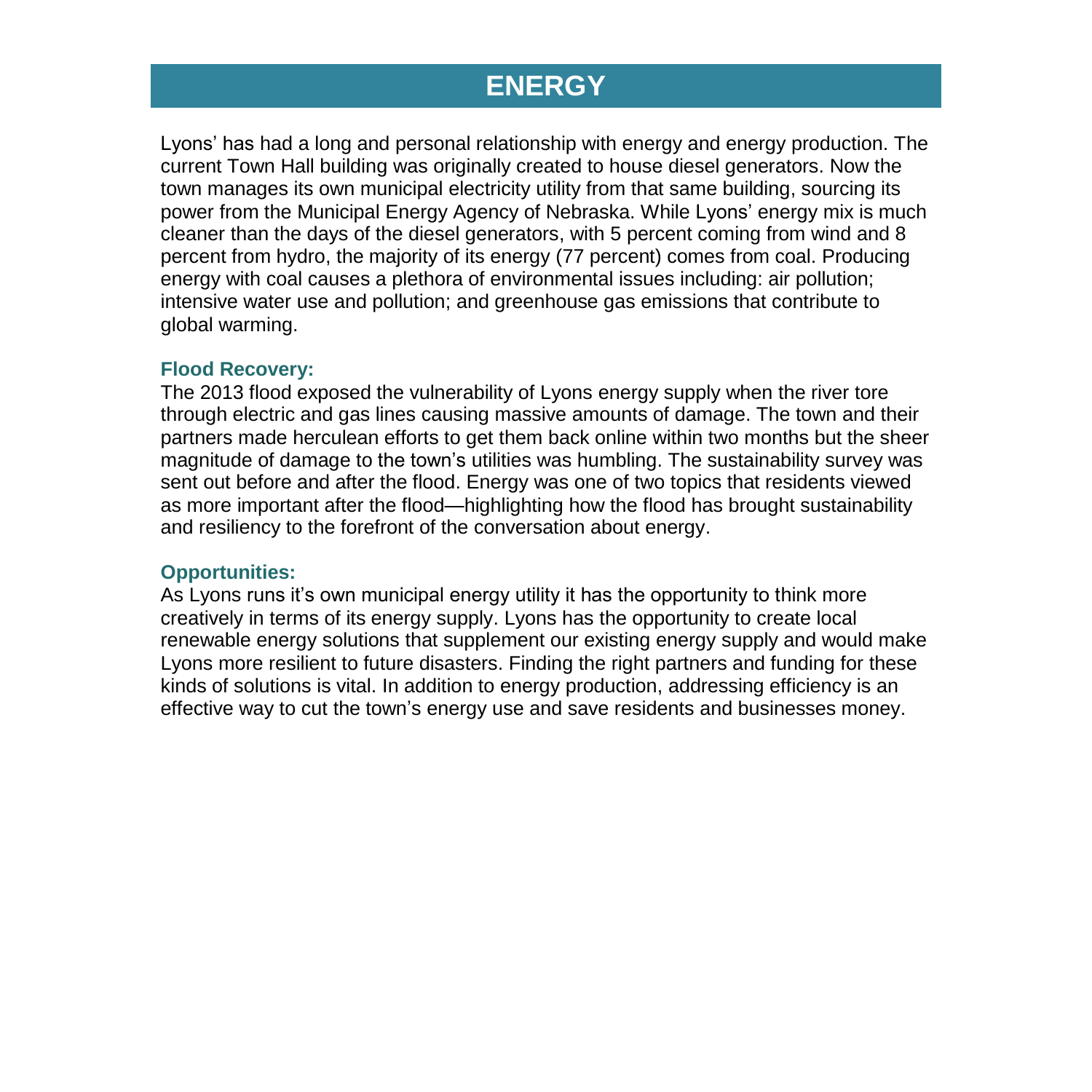- Increase the use of clean energy and transition away from fossil fuels
- Improve energy and water efficiency of the community's residential, commercial, and institutional building stock

### **Recommendations:**

**En-1a:** Conduct a feasibility study for an applicable renewable solution(s) (e.g. microgrid/distributed generation) that could provide power for the town and offset peak loads. *Score: 8.3 | Priority: First Wave*

**En-1b:** When conducting a feasibility study for renewable solutions consider solar hubs/gardens on each "island" of town that feed into the grid and could be easily converted to charging stations during a future disaster. *Score: 8.0 | Priority: As Appropriate*

**En-2:** If evaluating new energy providers maximize renewable energy and efficiency rebates find ways to increase sub-metering, resources and incentives. *Score: 7.2 | Priority: As Appropriate*

**En-3a:** Create a list of the energy efficiency resources and incentives available to residents and businesses through existing partners. Identify gaps and consider supplementing programs directly or through partnerships. *Score: 7.1 | Priority: First Wave*

**En-3b:** Create a public education campaign to inform residents and businesses about efficiency and renewable programs.

*Score: 7.3 | Priority: Second Wave*

**En-4:** Develop training programs for town staff on energy and water efficiency techniques.

*Score: 7.0 | Priority: First Wave*

**En-5:** Consider updating asset management & maintenance systems to a GIS solution. *Score: 6.2 | Priority: Second Wave*

**En-6:** Following the main street lighting project seek funding to retrofit other cityoperated lights to incorporate more efficient technologies. *Score: 5.2 | Priority: Second Wave*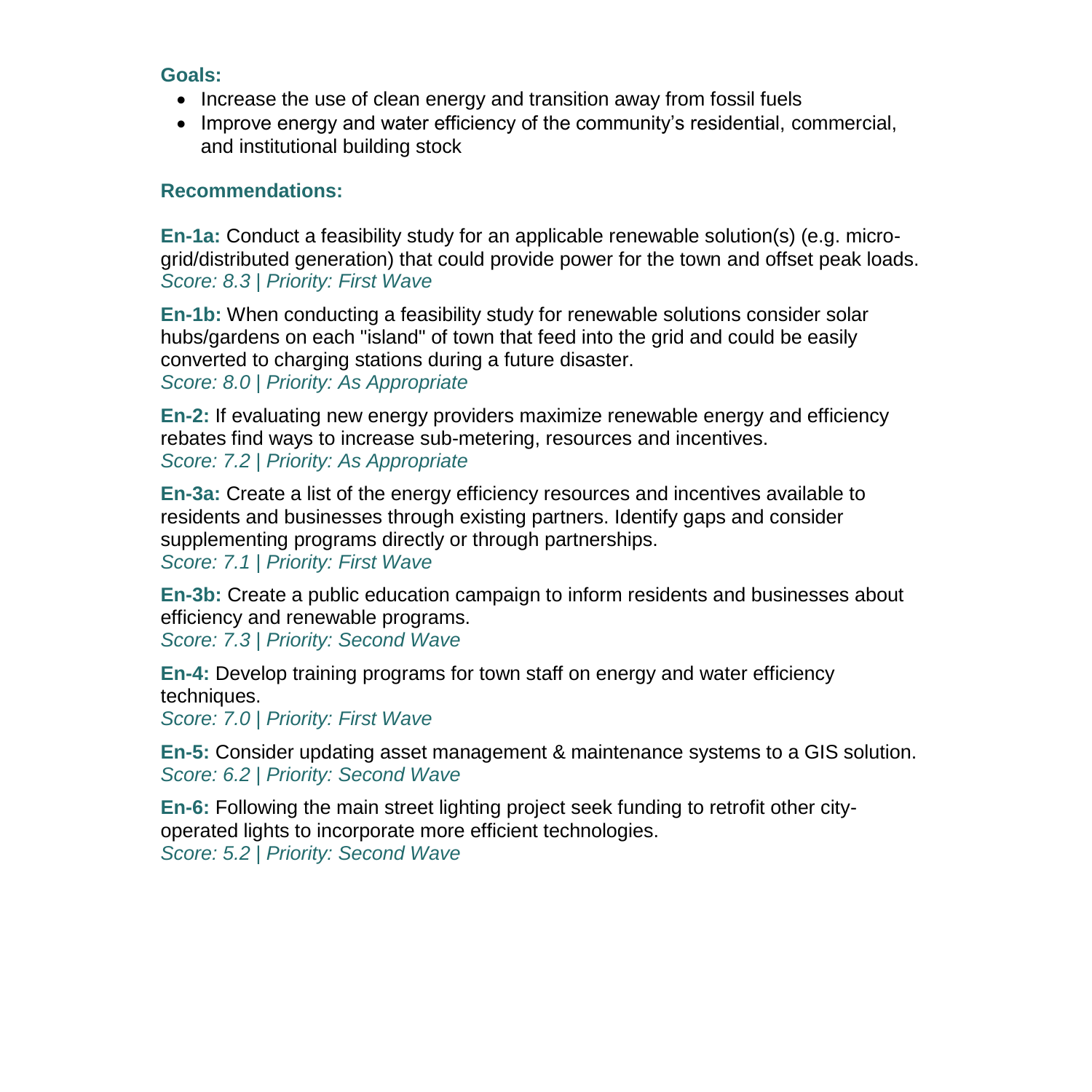### **Case Study:**

In order to encourage local energy generation and reduce energy demands of community residents, the Town of Lyons passed a net-metering ordinance in 2013, which outlines community payback for residential and commercial energy generation. If a resident or non-residential entity generates their own electricity, they may install a netmetering system. A net metering system tells the energy consumer their net energy use at the end of the month. If a consumer's net energy use is negative, meaning they produced more energy than they consumed, the town will credit against future electric bills one kWh for each kWh generated above the customer's consumption. The monthly credits accrue throughout the year. At the end of the year, if the balance is still negative, the customer will be reimbursed at a rate pre-determined in January of that year. The payback for net metering is a simple process and allows for residents to earn money back for generating electricity, money that can then be re-circulated into the local economy. The net-metering system is a sustainability success in the Town of Lyons transitioning the local energy supply toward renewable energy sources, one of the goals spelled out in this sustainability plan.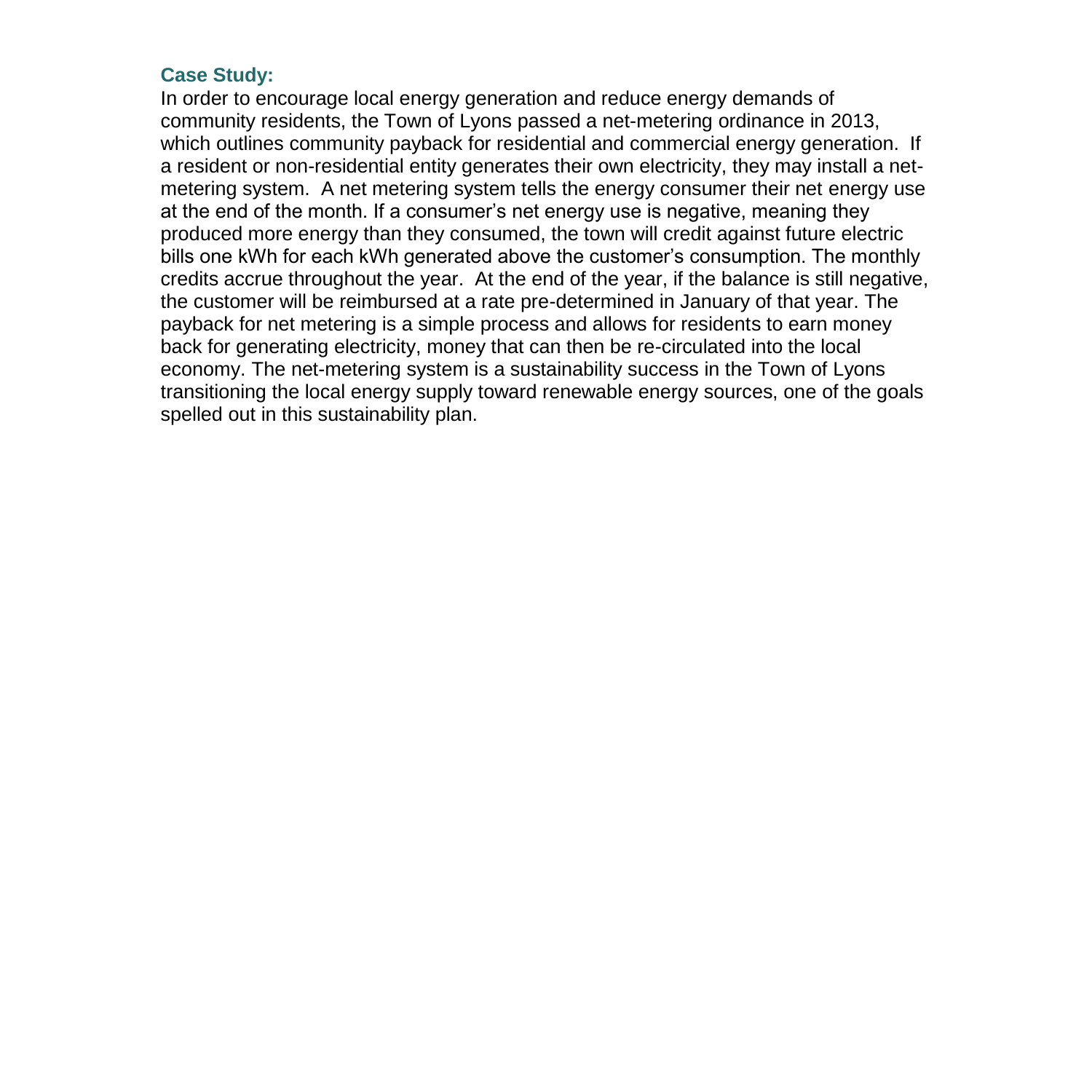### **WATER USE & WASTEWATER**

As a part of the St. Vrain watershed, the water Lyons receives impacts many communities. Responsible use of water the town has access to and protecting that water from storm-water runoff, non-point source pollution, and human septic waste will allow for communities in the lower part of the watershed to enjoy the same water quality that Lyons does.

In the sustainability survey, residents ranked water use as a high priority. This was in part because of the relatively high price of water but also because the Lyons community understands the value of protecting and conserving water for both ecological and human health.

### **Flood Impact:**

The flood had a large impact on all areas of the town's water and wastewater infrastructure. Pipes were ripped apart and the water treatment facility was badly damaged. During months following the flood, while all Lyons residents were evacuated, the already aging sewage treatment plant was repaired and temporary pipes were laid.

### **Opportunities:**

Fortunately a new wastewater treatment plant has been in development since 2009 and broke ground in the summer of 2014. This new facility is expected to cut operating costs by 40 percent, ensure a higher standard of water quality and reduce odor. There is momentum to create a natural living system component to the new plant to convert the end product into compost that can be used to promote local food and agriculture.

Water efficiency improvements suggested in this plan include looking at reducing system wide leaks, identifying efficiency opportunities, and educating the public on how they can protect and conserve the town's water. Finally, Lyons needs to implement green infrastructure solutions that reduces the demands on storm water systems by capturing and utilizing the rain where it lands.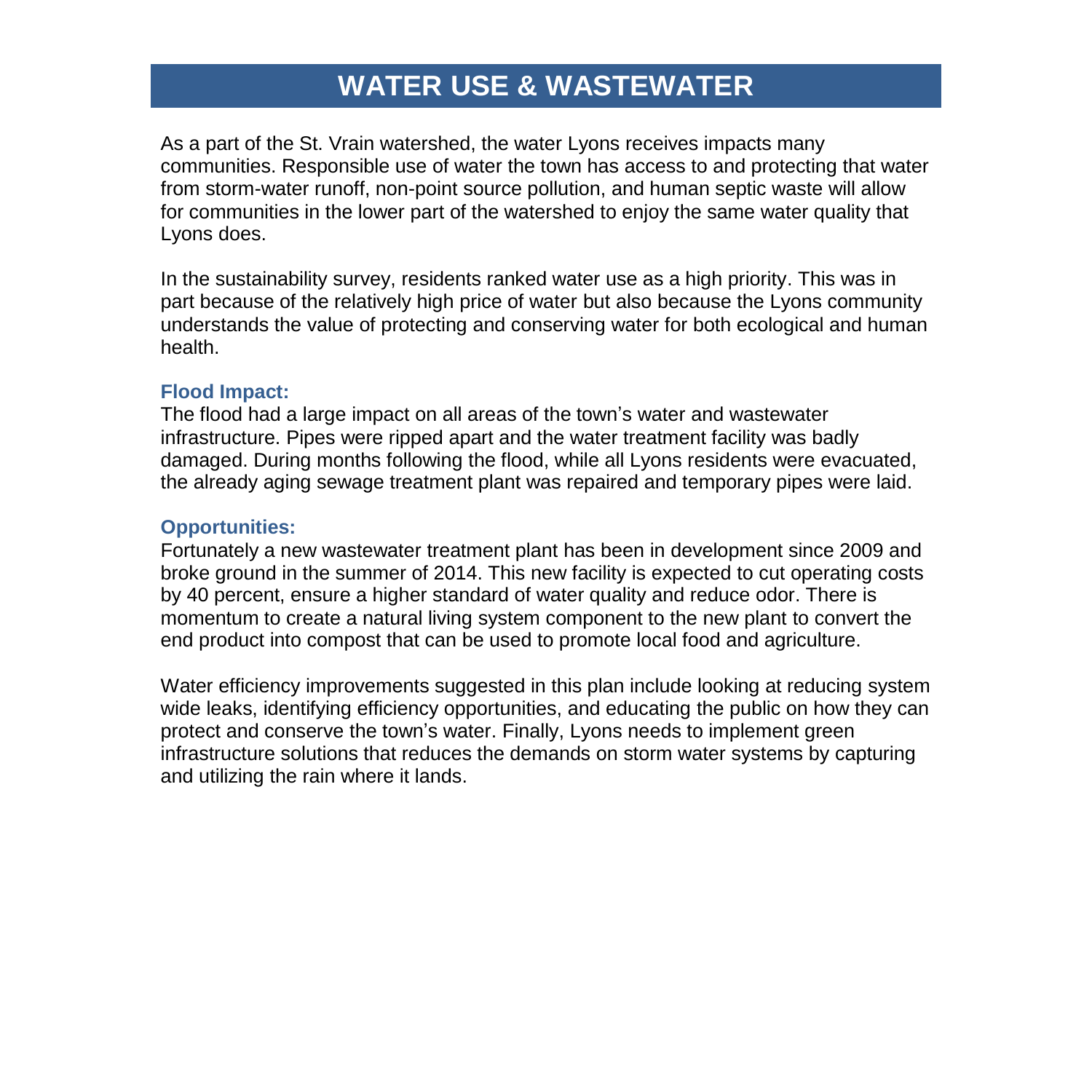- Expand water conservation education efforts
- Provide a clean, efficient and secure wastewater treatment facility
- Design and maintain a network of green infrastructure features

### **Recommendations:**

**Ww-1:** Manage and upgrade infrastructure to reduce leaks and infiltration in the system and minimize contaminants.

*Score: 7.7 | Priority: First Wave*

**Ww-2a:** Document existing water efficiency tools, resources and incentives for residents and businesses and identify new opportunities. Consider supplementing programs directly or through partnerships.

*Score: 6.0 | Priority: First Wave*

**Ww-2b:** Conduct solution based education and outreach activities to raise awareness about efficient residential water use.

*Score: 6.6 | Priority: Second Wave*

**Ww-3a:** Seek funding to incorporate a natural wastewater treatment component into the new wastewater facility that treats the end product and turns it into useful byproducts. *Score: 5.6 | Priority: First Wave*

**Ww-3b:** Incorporate a natural wastewater treatment component into the new wastewater facility that treats the end product and turns it into useful byproducts. *Score: 5.6 | Priority: Second Wave*

**Ww-4:** Investigate non-potable irrigation solutions to reduce reliance on treated water. *Score: 5.1 | Priority: Second Wave*

**Ww-5**: Create a community-wide green infrastructure plan to capture and infiltrate rain where it falls, thus reducing storm water runoff. Including but not limited to practices such as rain gardens, bioretention, vegetated/dry swales and green roofs. *Score: 4.6 | Priority: Second Wave*

**Ww-6:** When investing in new storm water infrastructure prioritize green infrastructure practices over traditional methods. Where possible and commercially practical, create demonstration projects to enhance public support.

*Score: 4.6 | Priority: As Appropriate*

**Ww-7:** Consider permeable and high recycled content pavement for new parking lots, roads and repairs.

*Score: 4.3 | Priority: As Appropriate*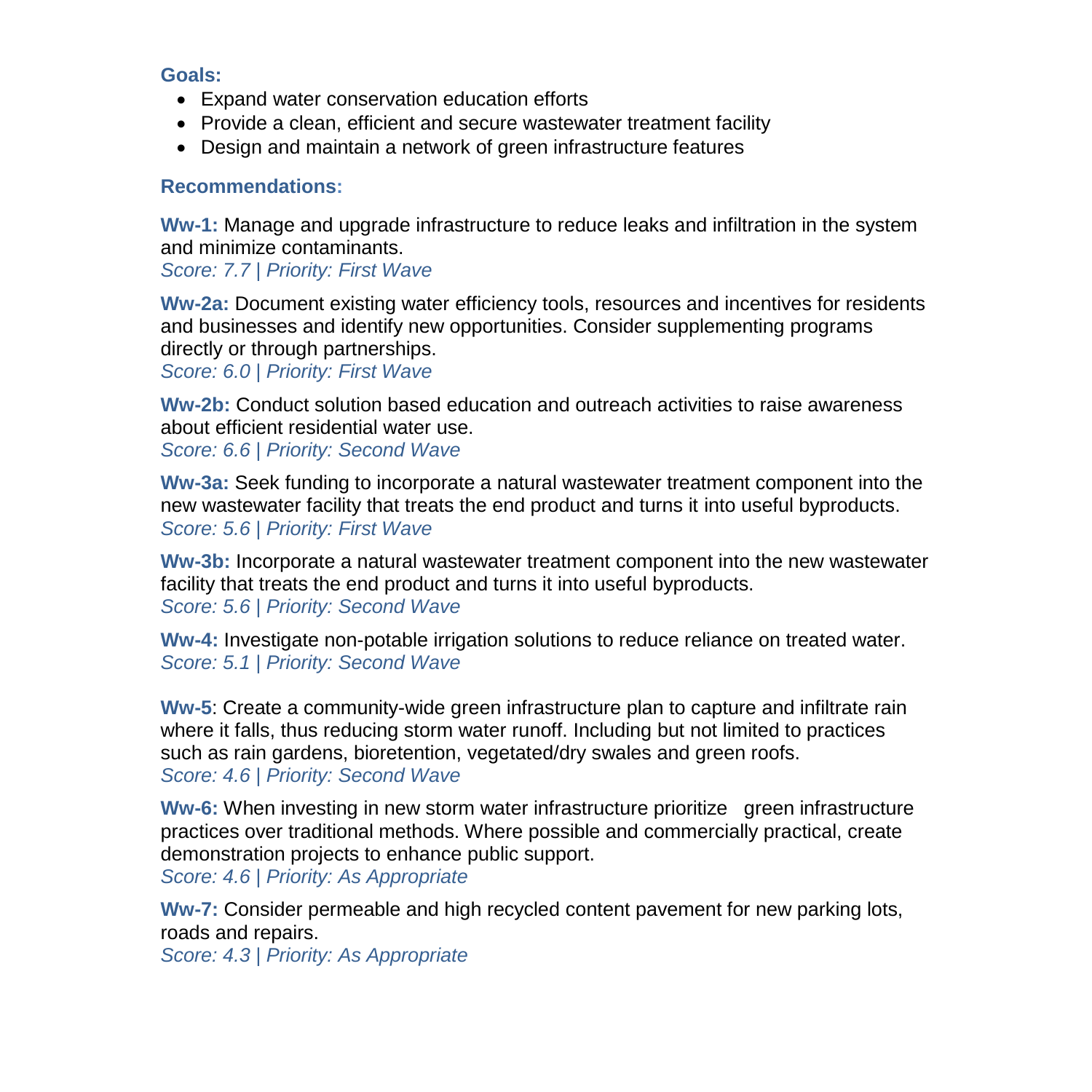### **WASTE**

Lyons' intimate relationship with natural beauty is in direct opposition to sending commercial and residential waste to a landfill. Around 2010, the Town of Lyons adopted a Zero Waste Resolution. Zero Waste practices have been adopted by several highprofile community entities including Planet Bluegrass, the Lyons Chamber of Commerce, the Lyons Dairy Bar and the Stone Cup. The Parks Department recently procured Zero Waste stations and is beginning to focus on Zero Waste at Town Events.

#### **Flood Recovery:**

Large sections of the town infrastructure were destroyed in the flood, including the town public works building and surrounding land. This area had traditionally been used for yearly spring cleanups for trash, recycle, yard waste, appliances, and E-scrap.

### **Opportunities:**

While Lyons has made progress in the area of Resource Recovery and Conservation there is a lot of room for improvement. Before moving too far down any particular path it is important to first identify the largest inefficiencies in the waste stream and develop tangible waste reduction goals.

Major areas that must be addressed include reinstituting yard waste collection, expanding the recycling facilities, and creating solutions for individual, commercial, and community composting. In addition to this, providing education and outreach to the community about what waste can be recycled and composted will generate increased public participation in the zero-waste goals. Finally, the town itself does not have a policy, nor does it practice, consistent strategies relative to internal waste diversion—the town needs to be perceived as a leader in this area to encourage broader buy in.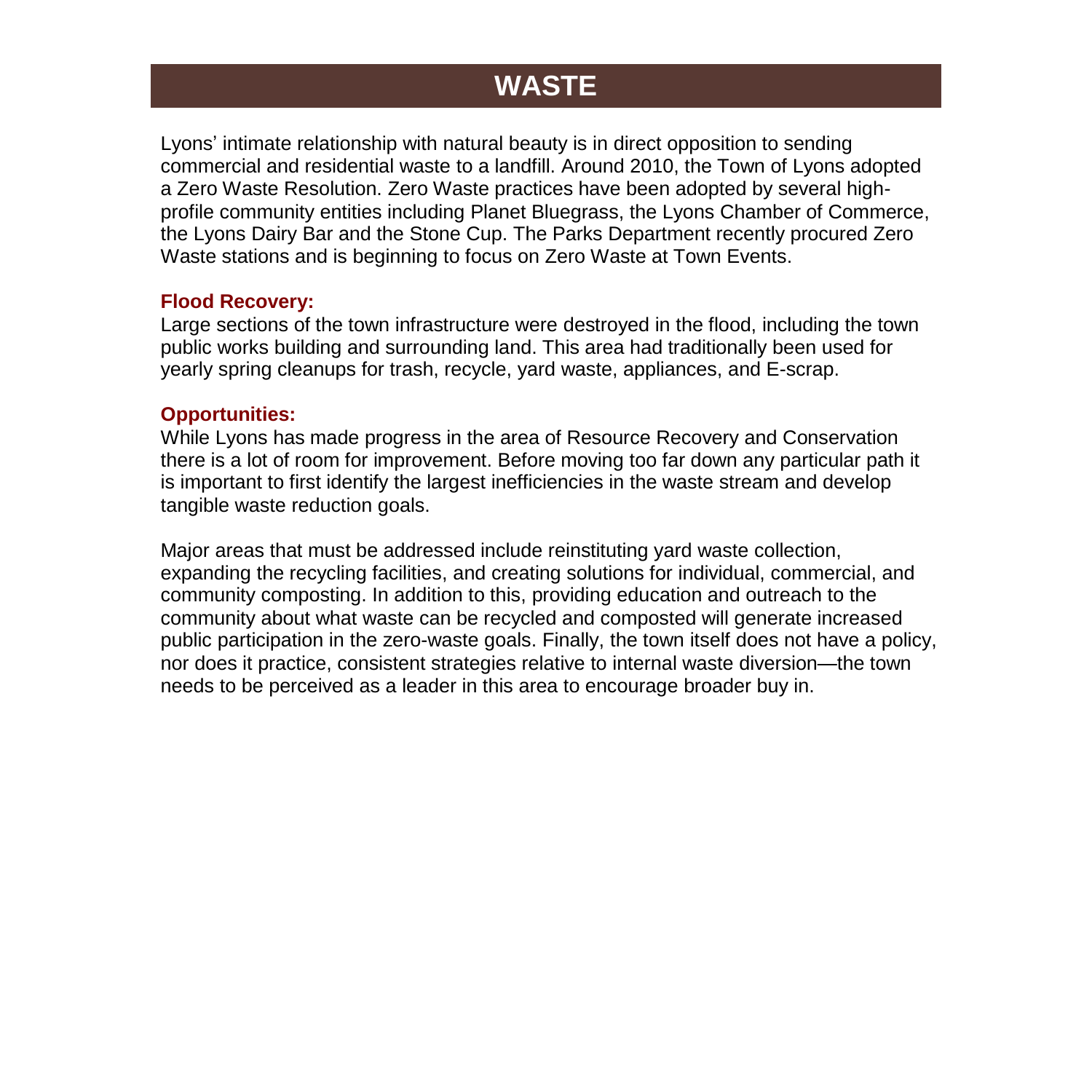- Reduce the amount of solid waste sent to landfills
- Support recycling and composting programs
- Strive towards zero waste and manage resources responsibly and effectively

### **Recommendations:**

**Wa-1a:** Identify sources, components and volumes of residential, commercial and municipal waste streams.

*Score: 5.7 | Priority: First Wave*

**Wa-1b:** Set reduction/diversion goals and identify policy and program opportunities to support those goals *Score: 6.1 | Priority: First Wave*

**Wa-2:** Re-institute community yard waste collection. *Score: 6.6 | Priority: First Wave*

**Wa-3:** Continue and expand public space recycling. *Score: 5.7 | Priority: Second Wave*

**Wa-4:** Identify and support opportunities for individual, commercial and community composting

*Score: 5.7 | Priority: Second Wave*

**Wa-5:** Explore ways to implement the zero-waste resolution for events held on Town property

*Score: 5.1 | Priority: First Wave*

**Wa-6:** Encourage Town government to lead and be a model in waste reduction by increasing diversion at Town facilities.

*Score: 4.7 | Priority: First Wave*

**Wa-7:** Educate and increase public awareness of locally available waste diversion and conservation resources.

*Score: 4.7 | Priority: Second Wave*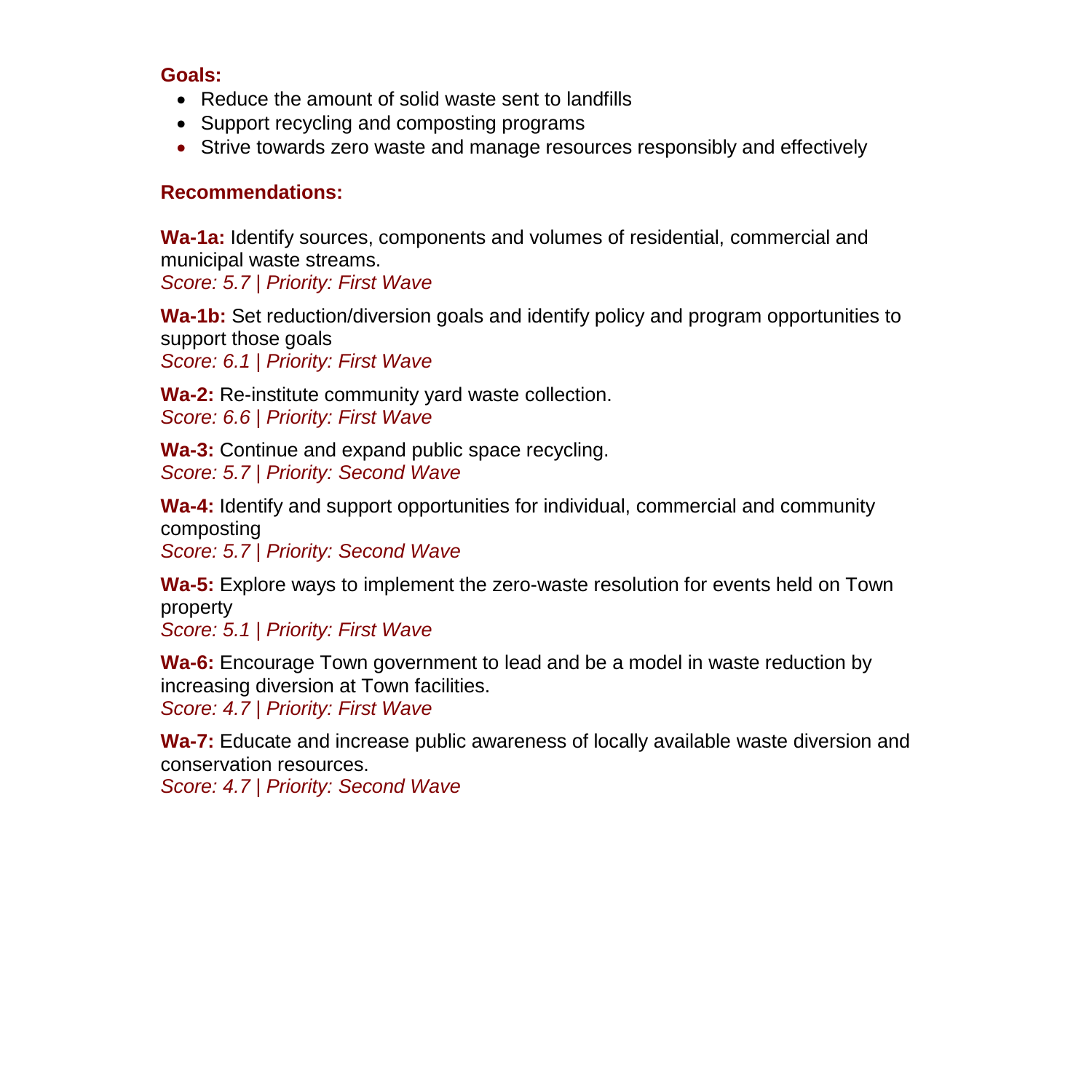### **Case Study:**

In 2014, the Town of Lyons hosted the annual Outdoor Games. For the first time ever, with the help of numerous sponsors, they were able to make the event zero-waste. Zerowaste is a long-term sustainability goal for the town. This was the first step to making sure large-scale events held in Lyons will not impact the waste diversion goals set by the town. CAN'd Aid Foundation partnered with the Town of Lyons to donate Zero Hero recycling stations for Lyons' events. They also supplied guidance to implement a recycling program for the Outdoor Games.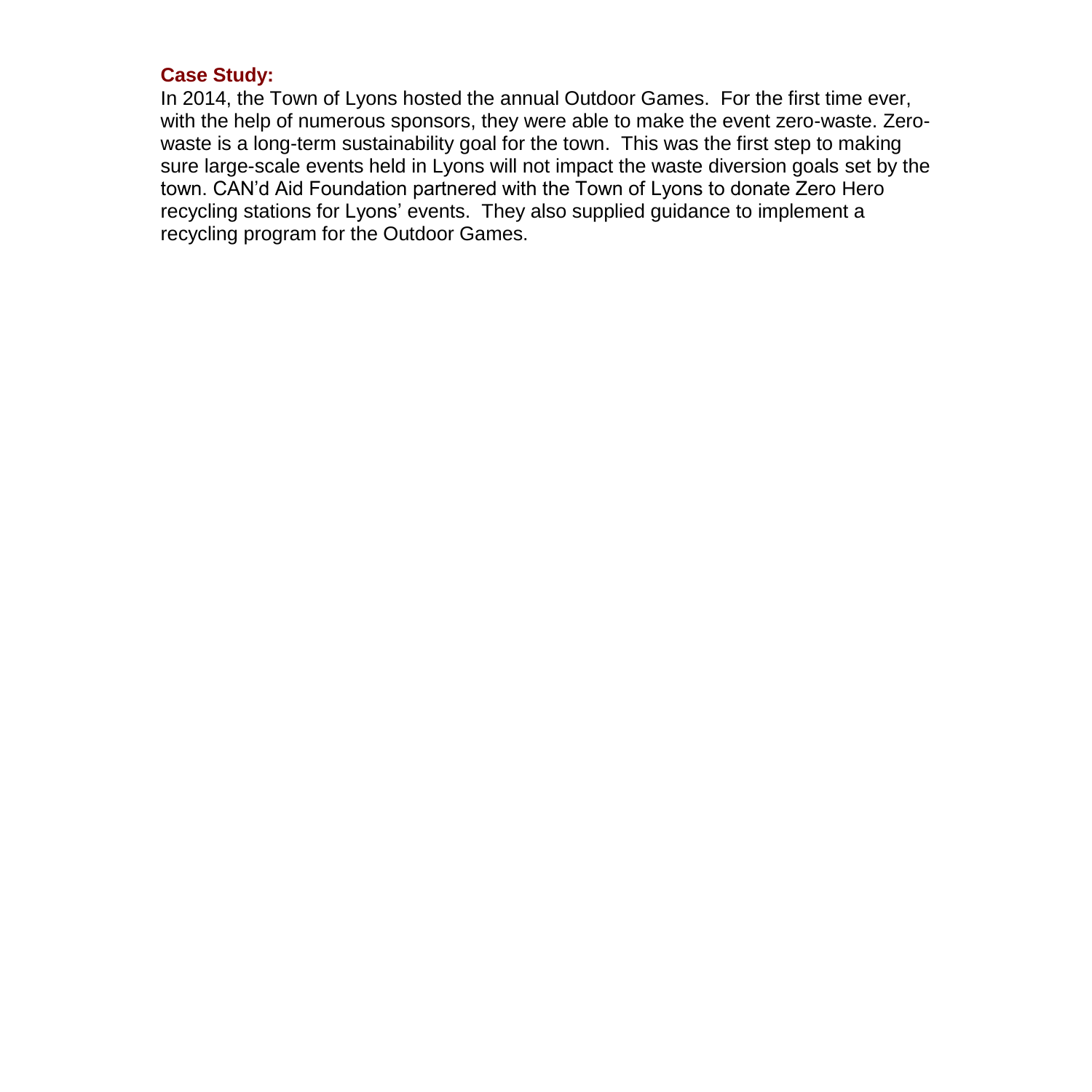### **PARKS & OPEN SPACE**

The Town of Lyons has 110 acres of open space and 87 acres of recreational park space serving its 2,000 residents. This means Lyons has more parks and open space land per capita than any other town in Colorado! Lyons' parks, trails, recreational areas, and open spaces have been considered treasures for our residents and visitors alike. The park system is critical to the Lyons community, attracting thousands of visitors to Lyons each season and stimulating the local economy.

Parks and open space are extremely important to the residents of Lyons. In the sustainability survey, residents ranked open space management as the second most important priority for this sustainability plan.

### **Flood Impact:**

Meadow and Bohn Park were popular destinations for residents and visitors prior to the flood. Both of these parks were destroyed in the flood and the overall damages to Lyons' parks and open space totaled approximately \$16 million.

### **Opportunities:**

While the flood has forced the redevelopment of town parks, this has in turn created a unique opportunity to rebuild the right way. This plan highlights some opportunities that, if followed will help Lyons build a healthy, vibrant environment for residents, visitors, and local ecosystems. Increasing the efficiencies of the parks facilities, insuring events meet zero waste standards, and implementing 'leave no trace' practices will further reduce the impact of using the parks.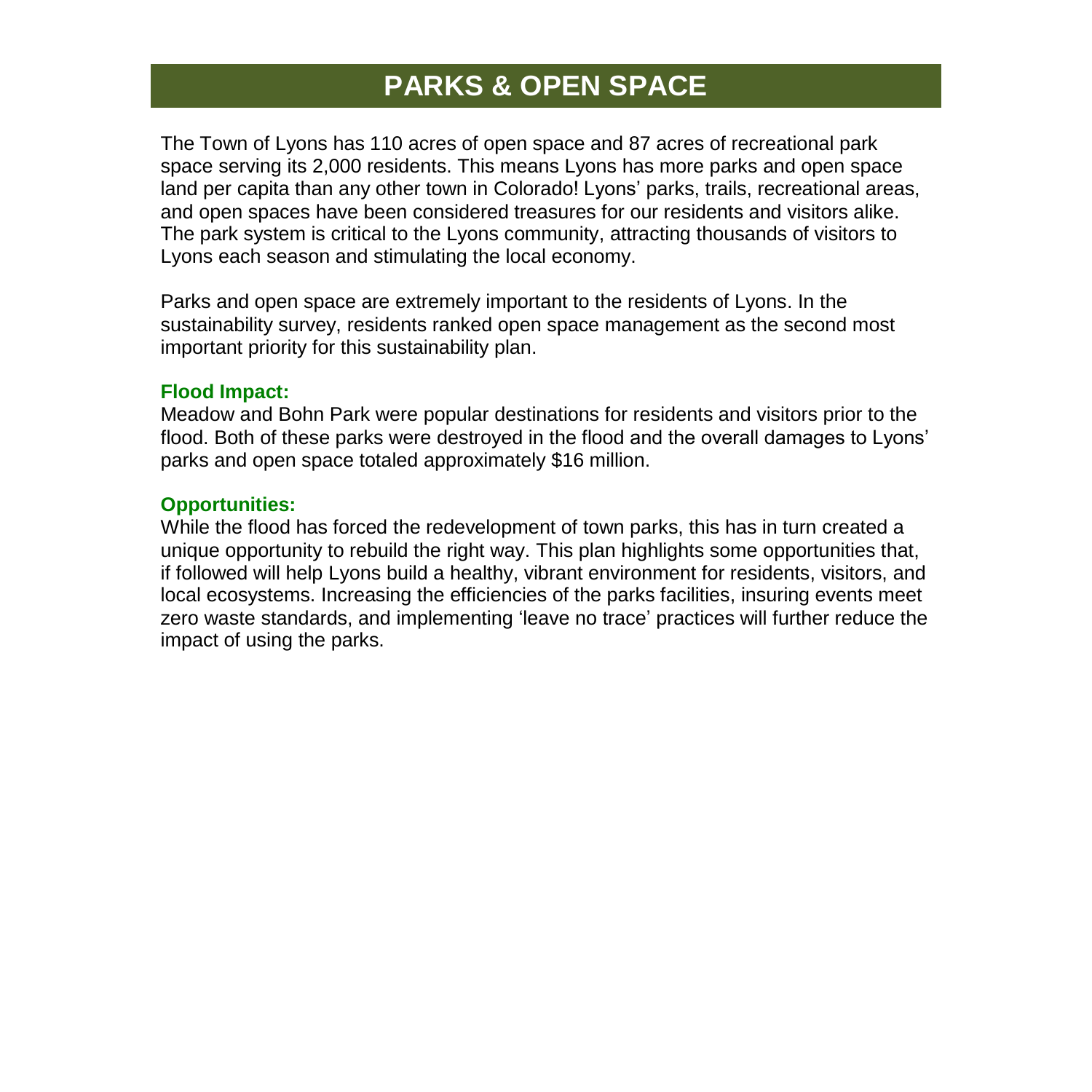- Ensure parks are developed in a way that supports local eco-systems
- Increase the connectivity of the parks to provide convenient access for residents throughout the community
- Minimize the impact of park use by incorporating efficiencies and waste reduction strategies

### **Recommendations:**

**Pa-1:** Develop a trail system along the river corridor and throughout Lyons Parks and Open Space land. Trails should incorporate wayfinding and integrate with the rest of the towns pedestrian and bicycle environment.

*Score: 7.9 | Priority: First Wave*

**Pa-2:** Promote natural ecosystems when restoring and developing parks. Choose balanced solutions that have lowest possible impact while still meeting the needs of residents and generating income to support the maintenance. *Score: 7.5 | Priority: First Wave*

**Pa-3:** Consider adopting "Pack It In, Pack It Out" or "Leave no trace" as alternatives to providing regular trash services in our parks. *Score: 7.2 | Priority: First Wave*

**Pa-4:** Incorporating sustainable design such as mixed use and natural barriers into recreational structures and other park amenities. *Score: 6.8 | Priority: First Wave*

**Pa-5:** Minimize the use of grass and encourage more drought resistant habitat. When necessary ensure water irrigation systems are well maintained and operated in such a way that prevents water loss due to evaporation.

*Score: 6.8 | Priority: First Wave*

**Pa-6:** Participate in and support regional efforts to improve and expand the regional park and trail systems (e.g. Saint Vrain Greenway Project). *Score: 6.6 | Priority: As Appropriate*

**Pa-7:** Ensure as many as possible of the natural byproducts, from the park and open space restoration and maintenance, are composted or repurposed. *Score: 6.4 | Priority: First Wave*

**Pa-8:** Ensure park and open space maintenance practices strive to use non-toxic treatments.

*Score: 6.1 | Priority: Second Wave*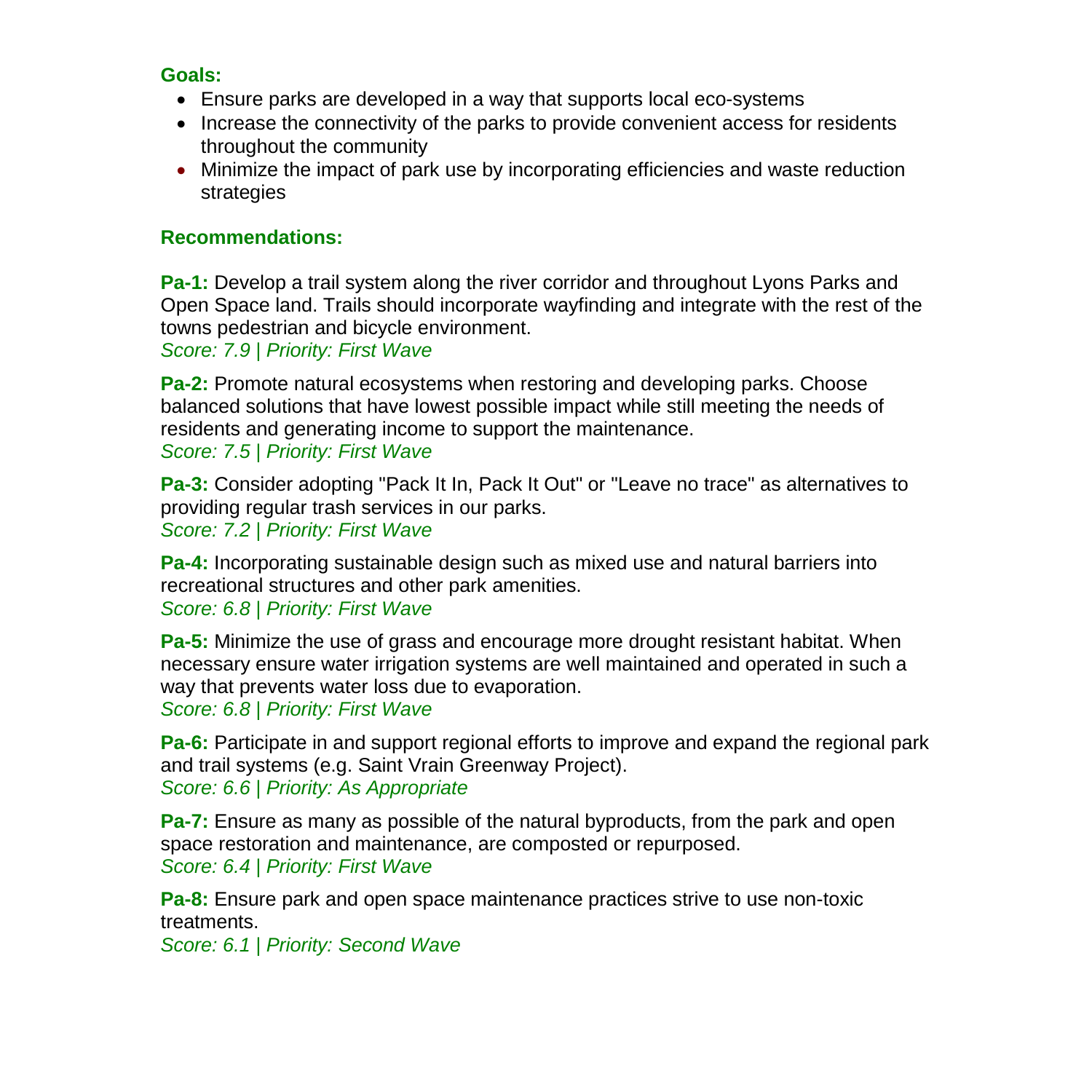### **LOCAL FOOD & AGRICULTURE**

Lyons has a developed a strong relationship with local food. The first Community Supported Agriculture (CSA) in Boulder County opened in 1992 just a few miles from Lyons at Stonebridge Farms. The Farmette provides many educational workshops and also runs a seed library that will help to guarantee future generations have access to the same wide variety of plants as we do today. More and more local businesses are sourcing local ingredients including LOCAL, The Fork, Saint Vrain Market, Spirit Hound Distillery, Steamboat Mountain Natural Food, and The Stone Cup. In addition farm-totable catering solutions are becoming commonplace at weddings and events.

### **Flood Recovery:**

Fortunately, the 2013 flood hit at the end of the growing season and the impacts on local agricultural producers was not as dramatic as it could have been. The flood did wreck havoc on some of the irrigation ditches throughout town limiting the availability of ditch water to community gardens and other private properties that would have otherwise been land dedicated to growing. In the sustainability survey that was sent out before and after the flood, Local Food and Agriculture was one of two topics that residents viewed as more important post flood—highlighting how residents understand the isolating effects of floodwaters.

### **Opportunities:**

Lyons could learn more from the wonderful agricultural resources it has. This can happen through educational events at farms, the redevelopment of the community gardens, and outreach efforts. If more citizens grow their own food, the community would be more resilient in the case of future flood events.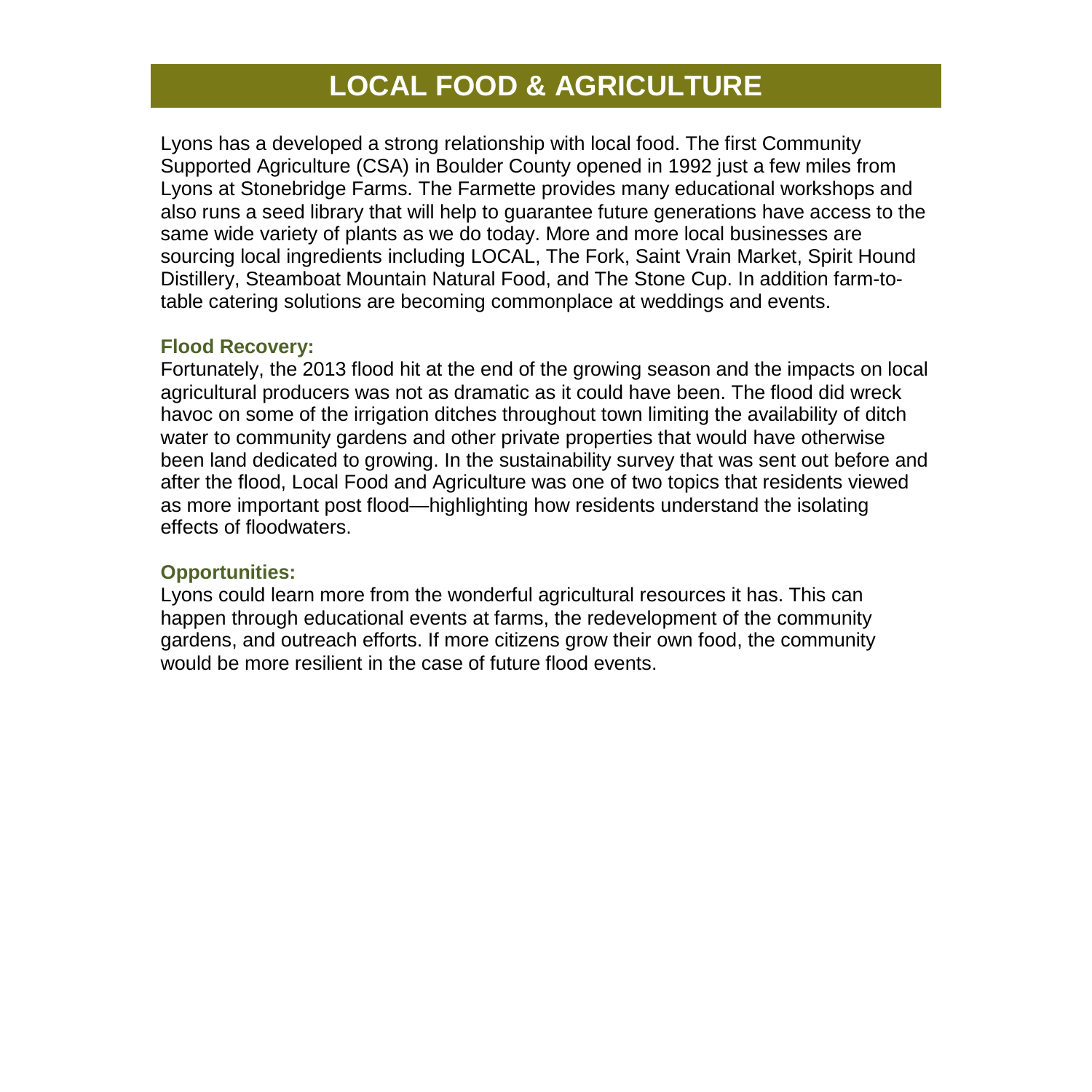- Support locally grown products and maximize the amount of food, fiber and forage that gets used locally
- Expand education and outreach on local food and agriculture

### **Recommendations:**

**Ag-1:** Find new location(s) for the community gardens that are accessible to residents. *Score: 7.3 | Priority: First Wave*

**Ag-2:** Use community gardens to provide a space for education opportunities that demonstrate gardening methods along with what types of plants that are most efficiently grown in the area.

*Score: 6.7 | Priority: Second Wave*

**Ag-3:** Develop outreach and education programs that encourage urban food production. Include information about pesticide/herbicide use that has been associated with bee colony collapse, human health risks and groundwater pollution. *Score: 6.0 | Priority: Second Wave*

**Ag-4:** Work with HOA's to relax their policies about allowing vegetable gardens, bee keeping and small livestock.

*Score: 7.3 | Priority: Second Wave*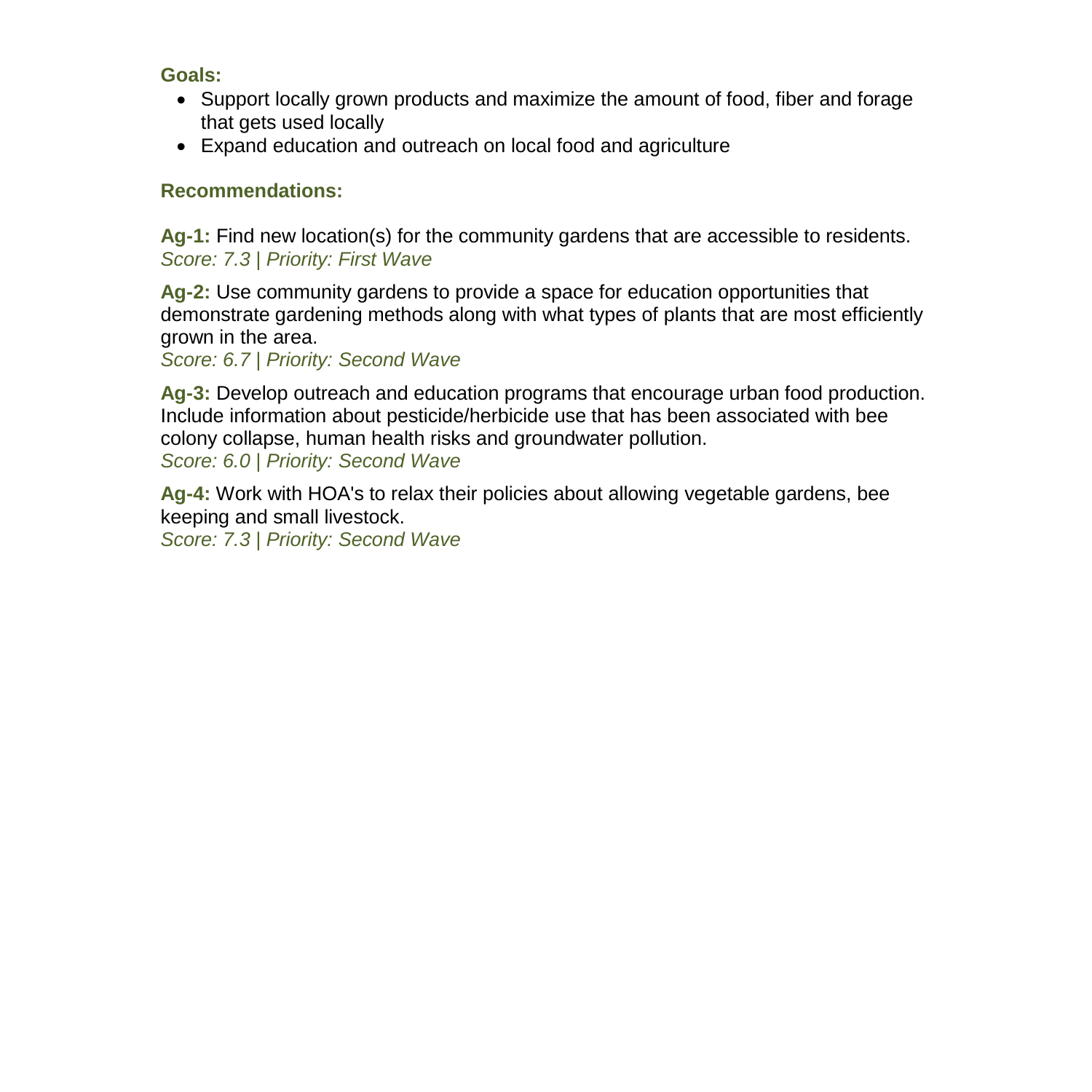### **ECOLOGICAL HEALTH**

Lyons prides itself on its relationship with nature. Nestled in the foothills of the Rocky Mountains it is home to a diverse wildlife population and natural habitat. The St. Vrain River, a defining feature of the town provides storm mitigation and flood control as well as vegetation to support aquatic and terrestrial biodiversity, water filtration, and sediment control. The river serves as the water supply for local agriculture and hosts a broad array of human activities such as kayaking, fishing, and bird watching.

Residents understand that Lyons' natural resources make it an attractive place to live and enhance their quality of life. In a survey of the town, ecological health was ranked as the number one priority to address in the sustainability plan.

### **Flood Impact:**

The massive flooding in 2013 caused unimaginable damage along the river corridor and changed the geomorphology of incoming streambeds. The course of the St. Vrain River was altered dramatically in some areas, most critically inside the town limits.

### **Opportunities:**

Determining a final flow path is a crucial first step prior to any restorations and improvements. The wish is to not only restore the river corridor and riparian habitat, but to improve the recreational amenities that bring visitors to Lyons, such as kayaking and fishing. The projects outlined in this plan aim to make river-related infrastructure robust and resilient to future flood events, while sustaining the beautiful natural ecosystem that is vital to the health of the community. In addition to river restoration, revising the invasive species list post flood would be advisable to ensure there are no new threats to the ecosystem.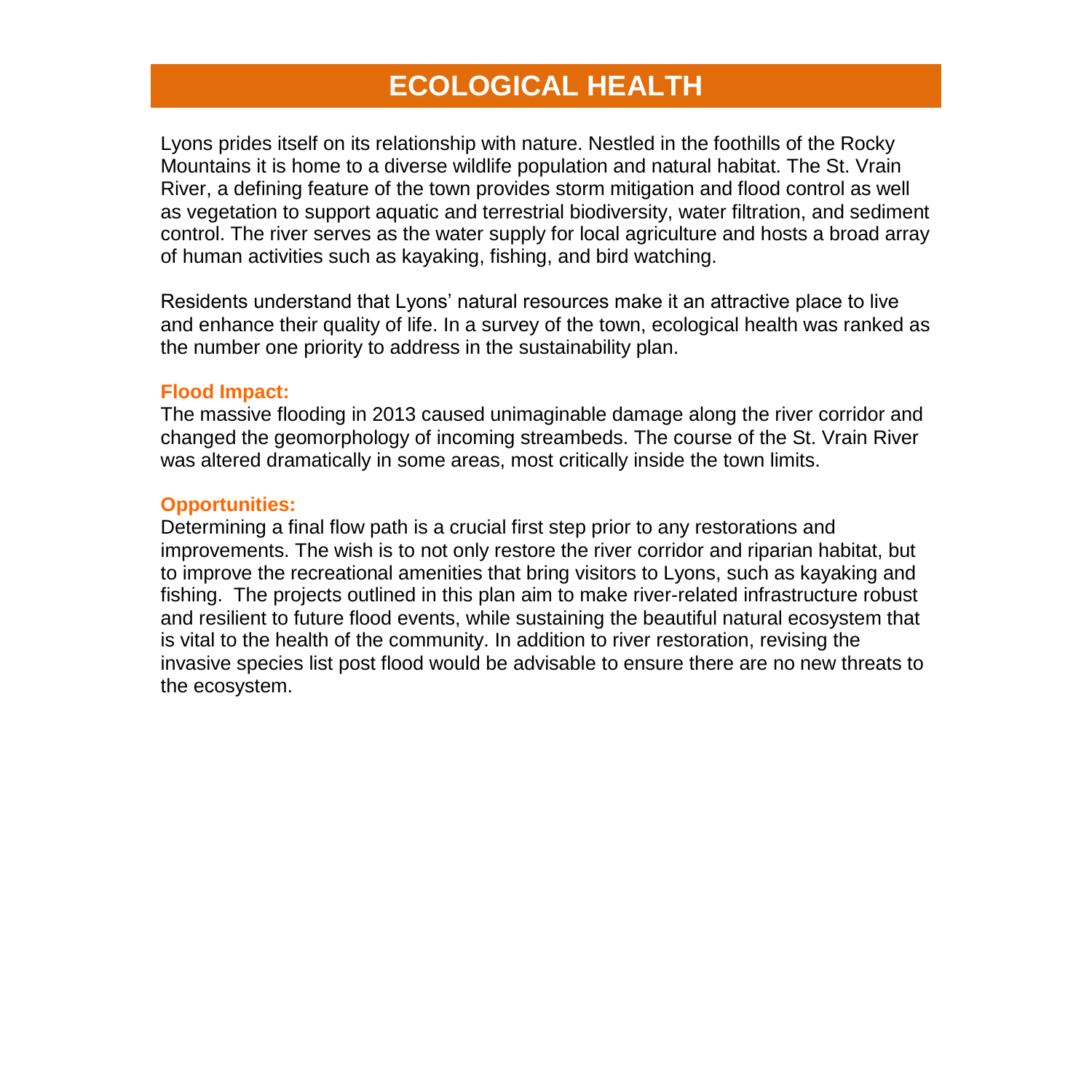- Protect, enhance and restore natural ecosystems and cultural landscapes to confer resilience and support clean water and air, food supply, and public safety
- Ensure healthy and vibrant ecosystems that sustain all naturally occurring species, along with our human population

### **Recommendations:**

**Ec-1:** Designate areas for permanent and temporary (ephemeral) wetlands. *Score: 7.6 | Priority: First Wave*

**Ec-2:** Re-establish intentional flood plain area to allow for overflow from the river channel during flood events.

*Score: 6.7 | Priority: First Wave*

**Ec-3:** Conserve and enhance the natural habitat along the river. *Score: 6.7 | Priority: First Wave*

**Ec-4:** Promote healthy aquatic habitat in river restoration. *Score: 6.4 | Priority: First Wave*

**Ec-5:** Encourage use of natural materials in restoring the river channel. *Score: 6.2 | Priority: First Wave*

**Ec-6:** Prioritize the preservation of high-value conservation areas. Indicators could include such areas as: distance to rivers and wetland; diversity of flora; presence of threatened species; and unique geologic features.

*Score: 6.1 | Priority: First Wave*

**Ec-7:** Develop a community-monitoring program for species of interest and restoration. *Score: 6.1 | Priority: Second Wave*

**Ec-8:** Promote the predominant use of native species and xeriscaping techniques for all town-controlled sites especially those in the flood zone. *Score: 6.1 | Priority: First Wave*

**Ec-9a:** Update invasive species list post flood. *Score: 5.3 | Priority: Second Wave*

**Ec-9b:** Conduct education and outreach activities to raise awareness about native plants and non-invasive species.

*Score: 6.2 | Priority: Second Wave*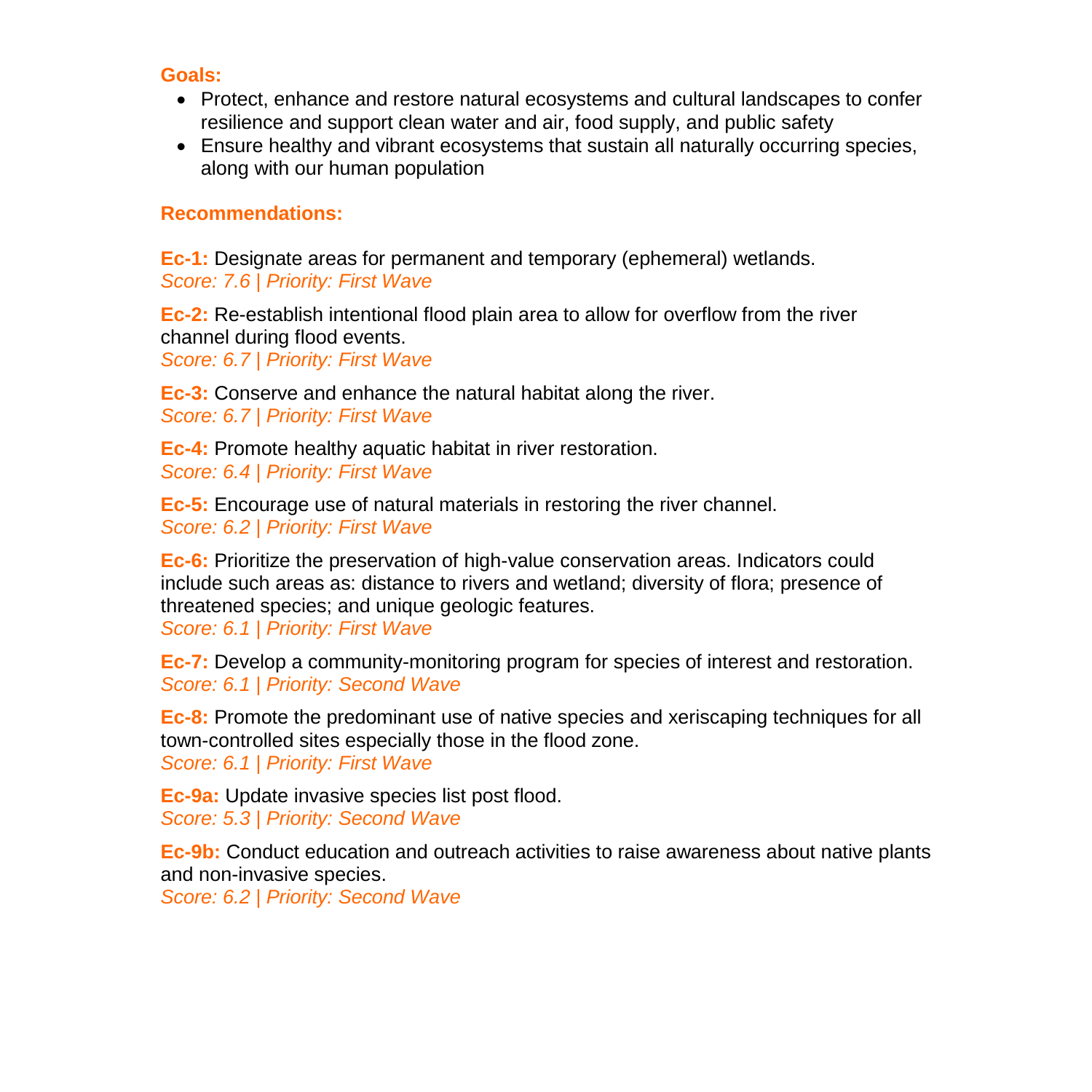### **TRANSPORTATION**

Lyons has and always will have a percentage of the population working in the larger hubs of Boulder and Denver. Additionally, there is a high volume of vehicles that drive through Lyons to visit the Rocky Mountain National Park. On a busy summer day in Lyons the impact of vehicles is notable. This is one of the many reasons looking into alternative transportation solutions is important.

As outlined in the Town of Lyons Comprehensive Plan, it is a goal to decrease the average citizen's vehicle miles traveled by increasing community accessibility to public transportation and creating a safer environment for walkers and bikers.

#### **Flood Recovery:**

Maybe the most immediate and obvious result of the September flood was learning firsthand the vulnerability of the community's infrastructure to a natural disaster. More than a mile of local roads and alleyways were washed out or damaged, including two town bridges. There is an opportunity while repairing these roadways and bridges to meet some of the transportation goals by adding bike lanes and increasing the walkability.

#### **Opportunities:**

Expanding bus services and continuing to offer free bus passes for Lyons residents is one alternative to having commuters driving their own vehicles. By encouraging alternate forms of transportation, like carpooling and car sharing, the Town of Lyons can significantly reduce air pollution, cut its carbon footprint, and create a healthier environment for its citizens.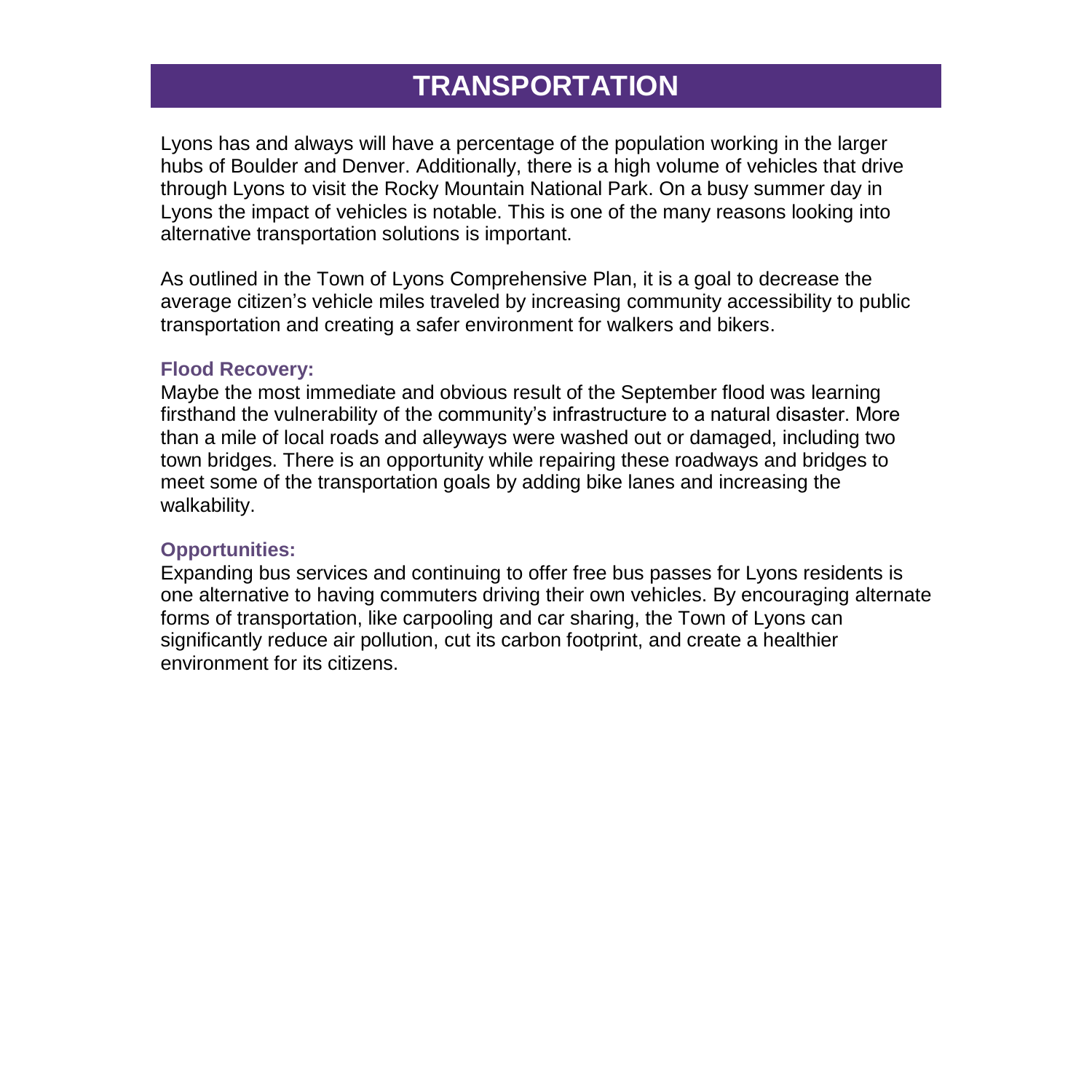- Encourage sustainable transportation choices to decrease the single occupancy vehicle (SOV) share of local and regional trips and reduce average vehicle miles travelled
- Maintain and create new infrastructure that supports healthy, active lifestyles for Lyons residents

**Tr-1:** Improve the pedestrian and bicycle environment throughout town. Look into wayfinding systems and/or creating connectivity plan as part of the solution. *Score: 8.6 | Priority: Second Wave*

**Tr-2:** Find ways to increase ridership on the Y service and reinstate and promote the summer shuttle.

*Score: 7.9 | Priority: First Wave*

**Tr-3:** Actively pursue opportunities and partnerships to create an electric vehicle (EV) charging hub(s).

*Score: 6.9 | Priority: Second Wave*

**Tr-4:** Find ways to continue supporting bus passes for Lyons residents to encourage the use public transportation.

*Score: 6.7 | Priority: First Wave*

**Tr-5:** Support any upgrading of communication infrastructure that would improve internet speeds thus allowing telecommuting and small tech firms to operate from town. *Score: 6.3 | Priority: As Appropriate* 

**Tr-6:** Find ways to increase occupancy per vehicle (e.g. car pooling programs, car sharing, etc.)

*Score: 5.4 | Priority: Second Wave*

**Tr-7:** Utilize size appropriate busses for routes with lower ridership until needs determine otherwise.

*Score: 5.1 | Priority: First Wave*

**Tr-8:** Create a public education campaign to inform residents about bus passes. Services and the benefits of combining EV charging with residential solar projects. *Score: 4.5 | Priority: Second Wave*

**Tr-9:** Reduce the impact of events by identifying and encouraging alternative transportation.

*Score: 4.1 | Priority: Second Wave*

**Case Study:**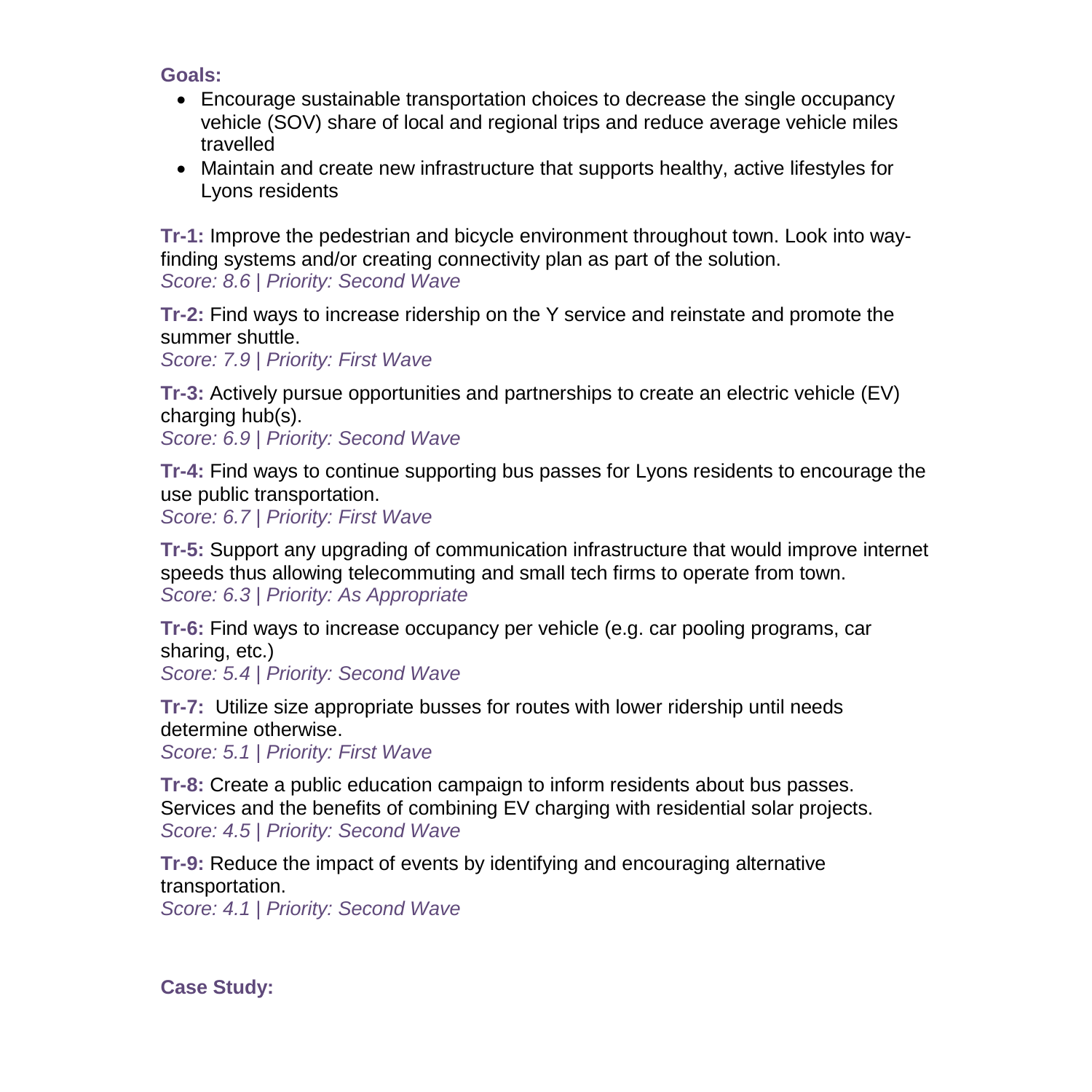Since 2011 the Town of Lyons has offered free RTD passes to all Lyons residents. This initiative was funded in part by a grant, and increased ridership so much that RTD created additional services to and from Boulder. RTD has busses that operate throughout Boulder County, as well as services to Denver and Denver International Airport. This program has decreased the amount of single occupancy vehicles travelling to and from Boulder, and continues to be a useful service for low-income residents who need affordable access to public transportation.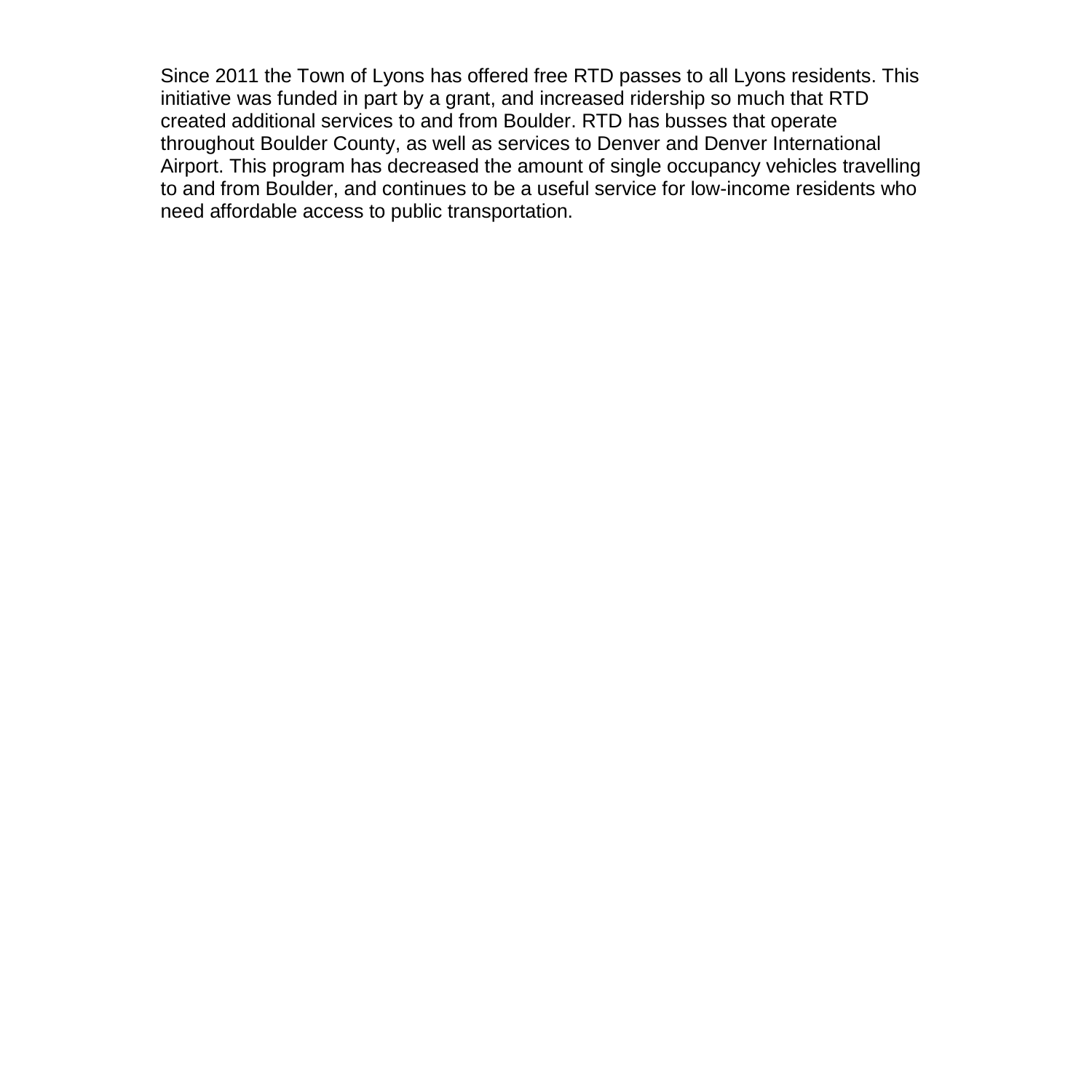### **HOW TO USE THIS PLAN: ACTION TABLE**

This report is the public facing component of the Lyons Environmental Sustainability Plan and the recommendations made are to act as a guide for the town as it moves forward on its sustainability journey, however, they are by no means set in stone. In order to ensure this plan can be utilized moving forward the *Sustainability Action Table* has been created as a management tool (see *figure 1.1*).

|                                                                                                                                                                                                                                                                                                                                                                                                                | Score<br>Dall of 19 |              |          |  | Environment | <b>Town</b><br><b>Values</b> | <b>Economia</b><br><b>Development</b><br>198% | Social<br>地版 | <b>Fassibility</b><br>20% |   | Tactic                                                      | Lead(s)                                            | Other Stakeholders                                                                   |
|----------------------------------------------------------------------------------------------------------------------------------------------------------------------------------------------------------------------------------------------------------------------------------------------------------------------------------------------------------------------------------------------------------------|---------------------|--------------|----------|--|-------------|------------------------------|-----------------------------------------------|--------------|---------------------------|---|-------------------------------------------------------------|----------------------------------------------------|--------------------------------------------------------------------------------------|
|                                                                                                                                                                                                                                                                                                                                                                                                                |                     |              |          |  | 50%         | 20%                          |                                               |              |                           |   |                                                             |                                                    |                                                                                      |
| <b>BUILT ENVIRONMENT</b>                                                                                                                                                                                                                                                                                                                                                                                       |                     |              |          |  |             |                              |                                               |              |                           |   |                                                             |                                                    |                                                                                      |
| Create working group to straft a plan to spitate residential and:<br>continuedal building standards to incarporate cheeria in most<br>recent building codes, and throughly prest from business.<br>swithsdore por LSBO, Binery/Blac) emusing that new and<br>leterated buildings are incre water and unorgy efficient, and<br>to identify and address challenges for subdivising<br>Roodvisina/hapardous zones | 72                  | $\mathbf{H}$ |          |  | <b>H</b>    |                              |                                               |              |                           |   | <b><i><u>INJAPE</u></i></b><br>Griss                        | THD.                                               | <b>JAGUAR VERSON / BOB JONEST</b><br><b>Sub-Suite / SOURCE 1 Bounter</b><br>County   |
| Scolars the privator of a hotel to accommodate yestern and<br>with rige abstrated uses sult as everis, educator, thati-<br>and one. Evening suitable conferred to a communication (2012).<br>Silver strandards                                                                                                                                                                                                 | <b>ET</b>           |              |          |  |             |                              | w                                             | ×            |                           |   | <b>Influence</b><br>Existing<br><b>Efforts</b>              | TIC :Tuniarvalile<br><b>Putures</b><br>Communicati | Davatoper / Building rockey<br>recitario group il Economic<br>Development Commession |
| Encourage denser fousing rinum homes can son) real the<br>carrier of fours and other presiding. Promete mead-pair<br>department such as foreigned.                                                                                                                                                                                                                                                             | <b>KY</b>           | $\pi$        |          |  |             | $\equiv$                     |                                               | ÷            |                           | ۰ | <b><i>Unformation</i></b><br><b>Gastro</b><br><b>Elista</b> | TDO (Surgervalle)<br>Futures<br>Diversioning       | <b>Flechwells Totalistics</b>                                                        |
| Eugent its creator of a livery loans to wants and<br>education and entropyion alternative years such as music, and<br>why. Ensure sulcting poottoms to standards set out by the<br>Butting Codes working group addressed in Bu-1.                                                                                                                                                                              | 68                  | Ð            |          |  |             |                              |                                               | $\mathbf{r}$ | ×                         | ۰ | <b>STANDARD</b><br><b>MARRING</b><br><b>Effects</b>         | <b>RO SHAWING</b><br><b>Pulseter</b><br>Commons    | <b>Brany Correnances</b> / Business<br>codes working group !!<br><b>Consumer</b>     |
| Manavide band prosenteed liabilities to residue energy and<br>were affirming day axio when braship. Develop UFFII-<br>ractification wharaver coasinte.                                                                                                                                                                                                                                                         | 8.4                 |              | $\alpha$ |  |             |                              |                                               |              | ×                         |   | Town<br>Droad                                               | TRO-DIART                                          |                                                                                      |
| Driante working group to consider updating commercial<br>Justining permitting to require new business to soldiers to:<br>Mandards and Jul by the Bulking Cocke werking group.<br>andreward in Re. 7.                                                                                                                                                                                                           | 5.6                 | $\mathbf{u}$ |          |  | 18          |                              |                                               |              |                           |   | <b>Mazdary</b><br><b>Close as</b>                           | TBD                                                | Jacques Wilders / Bob Steve<br><b>Sale Braid / GAVEEP I Boulder</b><br><b>County</b> |

Figure 1

The *Sustainability Action Table* has several different components to help prioritize and manage Lyons Environmental Sustainability Action Plan. This section will look at some of those components.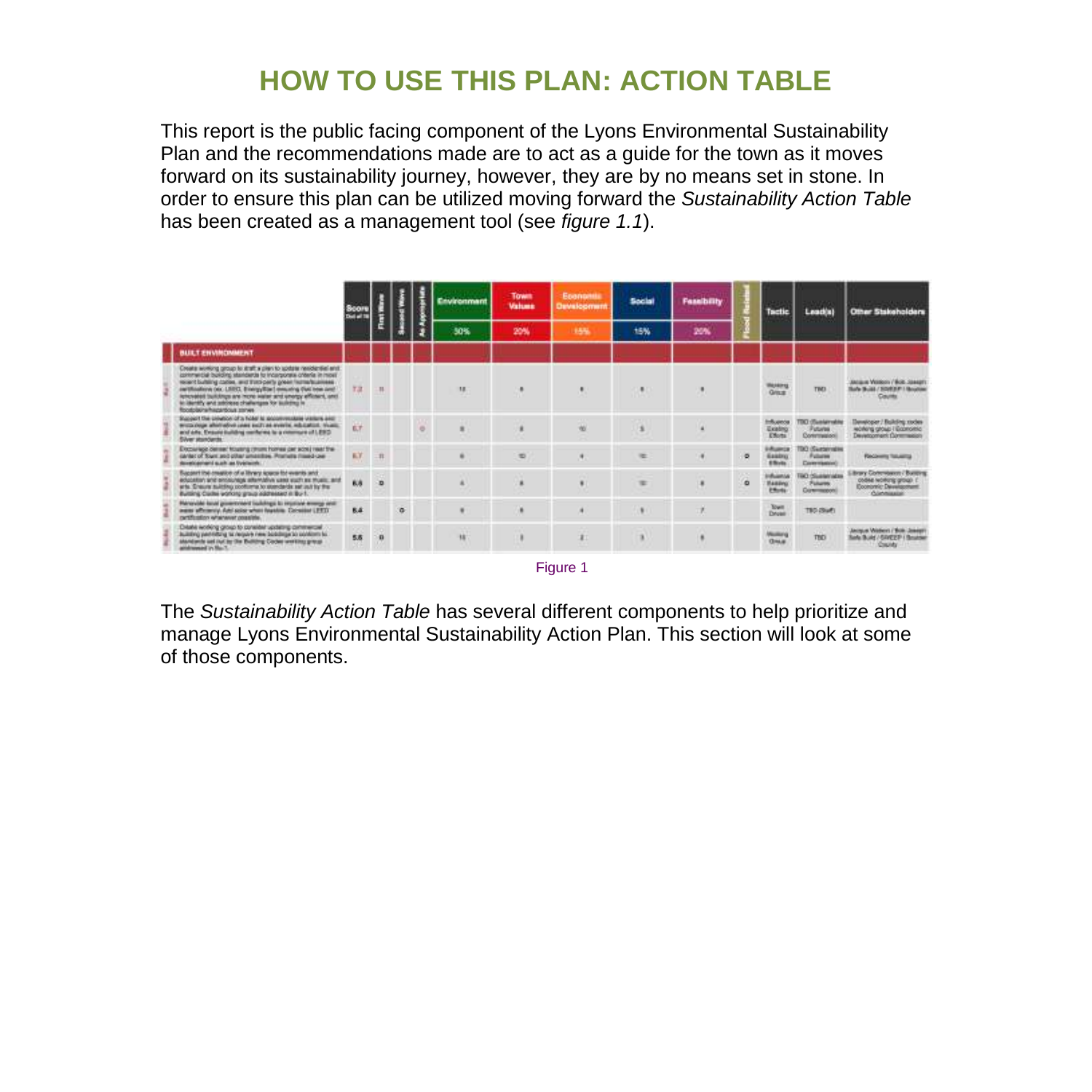### **Sustainability Weighting:**

All sustainability efforts do not have the same priorities. Every organization and institution that embraces sustainability looks at it and prioritizes it through a different lens. While this is an environmental sustainability plan there are several areas that every recommendation can create positive impact in. These areas include: Environmental, Town Values, Economic Development, Social and Feasibility. In the *Sustainability Action Table* each of these areas have been weighted to reflect their importance (see *figure 2*).



This weighting was determined by and vetted through at the many stakeholder meetings. This process has created a unique lens for Lyons that can be used by the town to prioritize which measures are most important to them. What is also useful about this approach is that this weighting can be changed as town priorities or leadership change.

### **Sustainability Scores:**

Every recommendation in the *Sustainability Action Table* gets a score in the five different areas (Environmental, Town Values, Economic Development, Social and Feasibility). The points in each area are given based on the level of positive impact the recommendation has in any of the following categories:

| <b>Environmental</b>                     | <b>Town Values</b>     |
|------------------------------------------|------------------------|
| Reduces Green House Gas Emissions        | Appears in Comprehen   |
| <b>Reduces Solid Waste</b>               | Appears in Recover     |
| <b>Reduces Water Use</b>                 | Came up in LESAP Surve |
| Reduces Pollution / Improves Air Quality |                        |
| <b>Promotes Ecology</b>                  |                        |
|                                          |                        |

| <b>Economic Development</b> | <b>Social</b>                 |
|-----------------------------|-------------------------------|
| Brings \$'s Into Town       | Serves Lyons Resider          |
| Keeps \$'s In Town          | Promotes Art / Music / Cultur |
| Creates Jobs                | Health & Wellness             |
| <b>Generates Sales Tax</b>  | <b>Promotes Diversity</b>     |

|  | <b>Town Values</b> |  |
|--|--------------------|--|
|  |                    |  |

Appears in Comprehensive Plan Appears in Recovery Plan

Came up in LESAP Survey/Interviews

| onomic Development    | <b>Social</b>                            |
|-----------------------|------------------------------------------|
| Brings \$'s Into Town | Serves Lyons Residents                   |
| Keeps \$'s In Town    | Promotes Art / Music / Culture / History |
| Creates Jobs          | Health & Wellness                        |
| Generates Sales Tax   | <b>Promotes Diversity</b>                |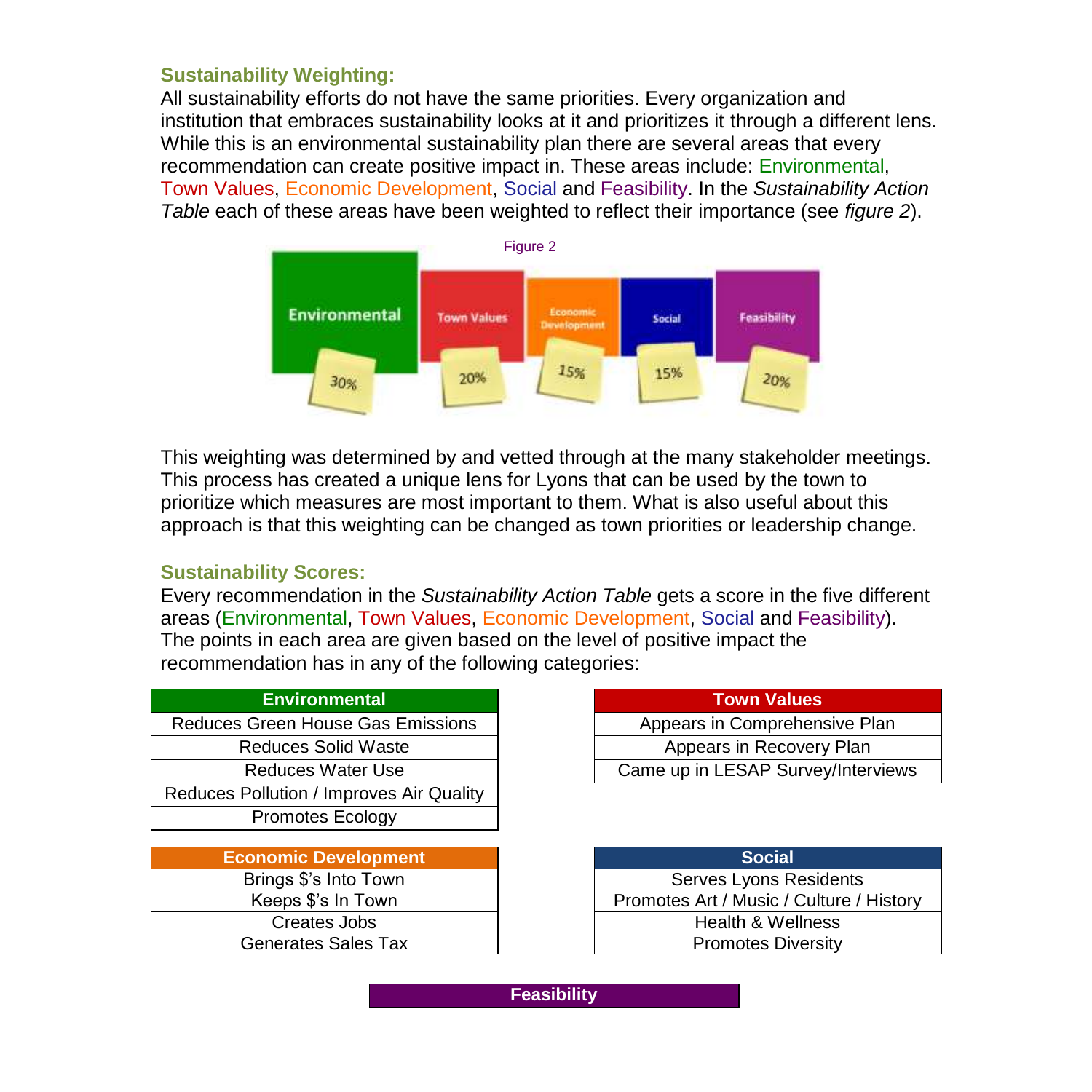| Has a Good Return On Investment         |
|-----------------------------------------|
| Funding is Available                    |
| There is Buy in (Champion / Opposition) |
| Ease of Implementation                  |
|                                         |

That score in each area is then weighted based on the lens that Lyons created and each recommendation is then given a total score out of ten. The recommendations in the *Sustainability Action Table* are then ranked based on their scores. The recommendations with the most positive impact appear first in each section of the table and those highlighted with bold colored text are the ones that should be prioritized (*see figure 3*).

|                               | Score<br>Out of 10 | <b>Environment</b> | Town<br><b>Values</b> | Economic<br><b>Development</b> | <b>Social</b>           | Feasibility                |  |
|-------------------------------|--------------------|--------------------|-----------------------|--------------------------------|-------------------------|----------------------------|--|
| Total Score $\rightarrow$     |                    | 30%                | 20%                   | 15%                            | 15%                     | 20%                        |  |
| <b>Prioritized</b>            | $7.2^{\circ}$      | $10$               | B                     | $\mathbf{6}$                   | 6                       | $\ddot{\bf 6}$             |  |
| Recommendations $\rightarrow$ | 6,7                | 8                  | 6                     | 10                             | 5                       | đ,                         |  |
|                               | $6.7\,$            | 6                  | $10^{\circ}$          | $\overline{\mathbf{4}}$        | 10                      | 4                          |  |
|                               | $\bf 6.5$          | $\overline{a}$     | $\mathbf{s}$          | ø                              | 10                      | 6                          |  |
|                               | 6.4                | 8                  | $\bar{\mathbf{6}}$    | $\ddot{\phantom{1}}$           | $\overline{\mathbf{b}}$ | 7                          |  |
|                               | 5.6                | 10                 | 3                     | $\overline{\mathbf{z}}$        | 3                       | $\sim$<br>$\tilde{\sigma}$ |  |

Figure 3

These scores are based on the current information available and can, and should change as new opportunities present themselves. For example, if funding becomes available or an opportunity to piggyback off an existing effort occurs then the score in feasibility area should be altered accordingly. This process also creates flexibility and allows new ideas to be submitted and ranked on an ongoing basis.

### **Other Headers:**

There are other headers in the *Sustainability Action Table* to help provide guidance for the implementation process.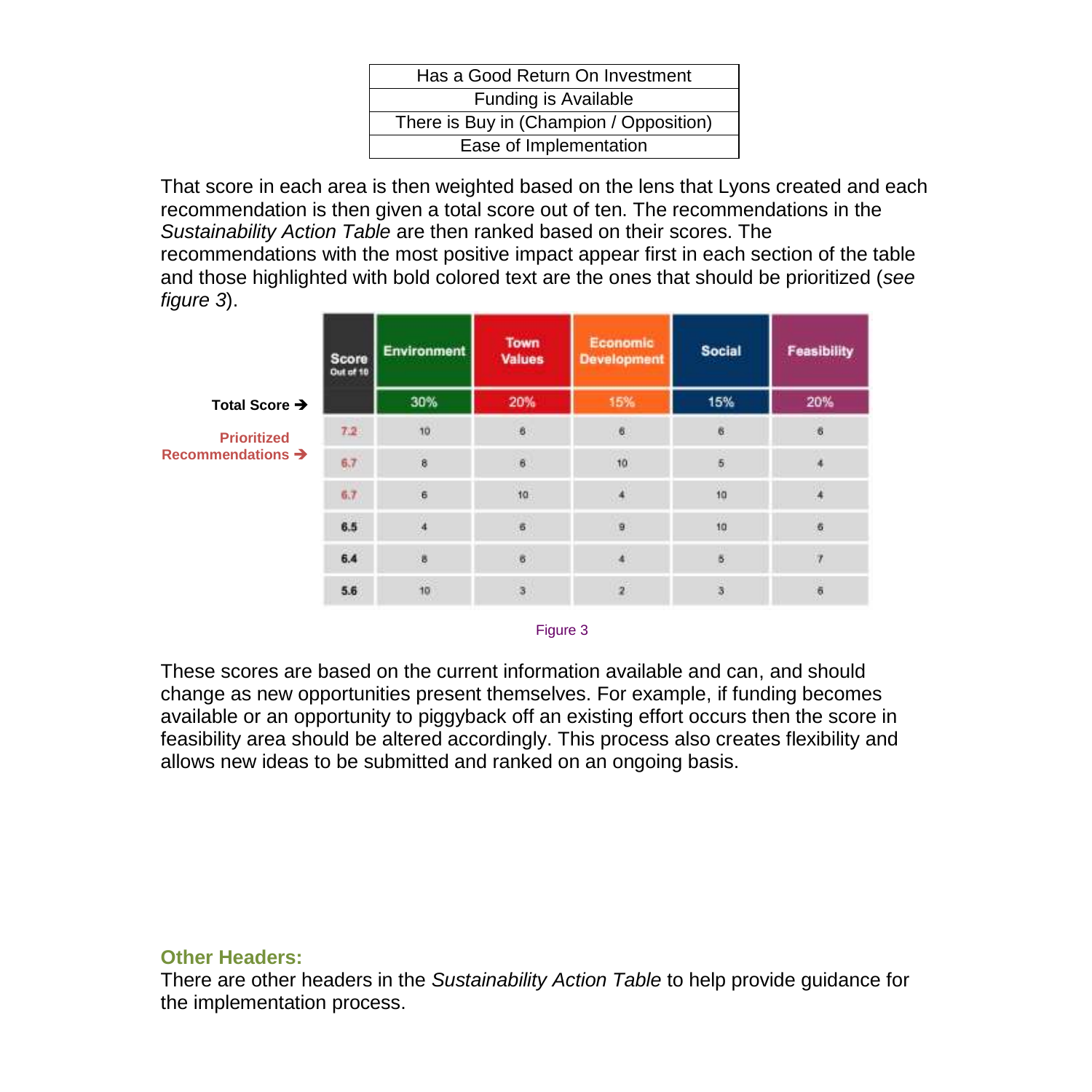

- **A) Priority Level:** In addition to the overall score the action table also indicates when a recommendation could be implemented. There are three timeframes: "First Wave" indicates a recommendation be started as soon as possible; "Second Wave" is for a recommendation to be considered once there has been progress in other areas; and "As Appropriate" is for projects that are reliant on other factors to take place before it is considered.
- **B) Tactic:** Different recommendations need to be implemented using different strategies to be successful. In the table there are six distinct implementation tactics. The next section outlines each of these tactics.
- **C) Lead(s):** For every recommendation a lead needs to be identified to champion each initiative.
- **D) Other Stakeholders:** In addition to the lead(s) other stakeholders will be involved during planning and implementation of an initiative. Many of the stakeholders have already been included as part of the table but as each initiative is launched the stakeholders should be assessed and revised as necessary.
- **E) SFC Liaison:** While many of the recommendations will be led by the SFC there are others that will be lead by other commissions, town staff, or active individuals. In these cases it is recommended that the SFC have a liaison to support the planning and implementation. This ensures that the SFC has maintains a holistic understanding of the progress as it occurs.
- **F) Source:** This indicates where a recommendation came from. This is especially relevant if a recommendation relates to an action in the Comprehensive Plan or Recovery Plan.
- **G) STARS Indicator:** This column highlights which Community STAR Indicator each recommendation relates to. This will allow Lyons to easily apply for STARS accreditation.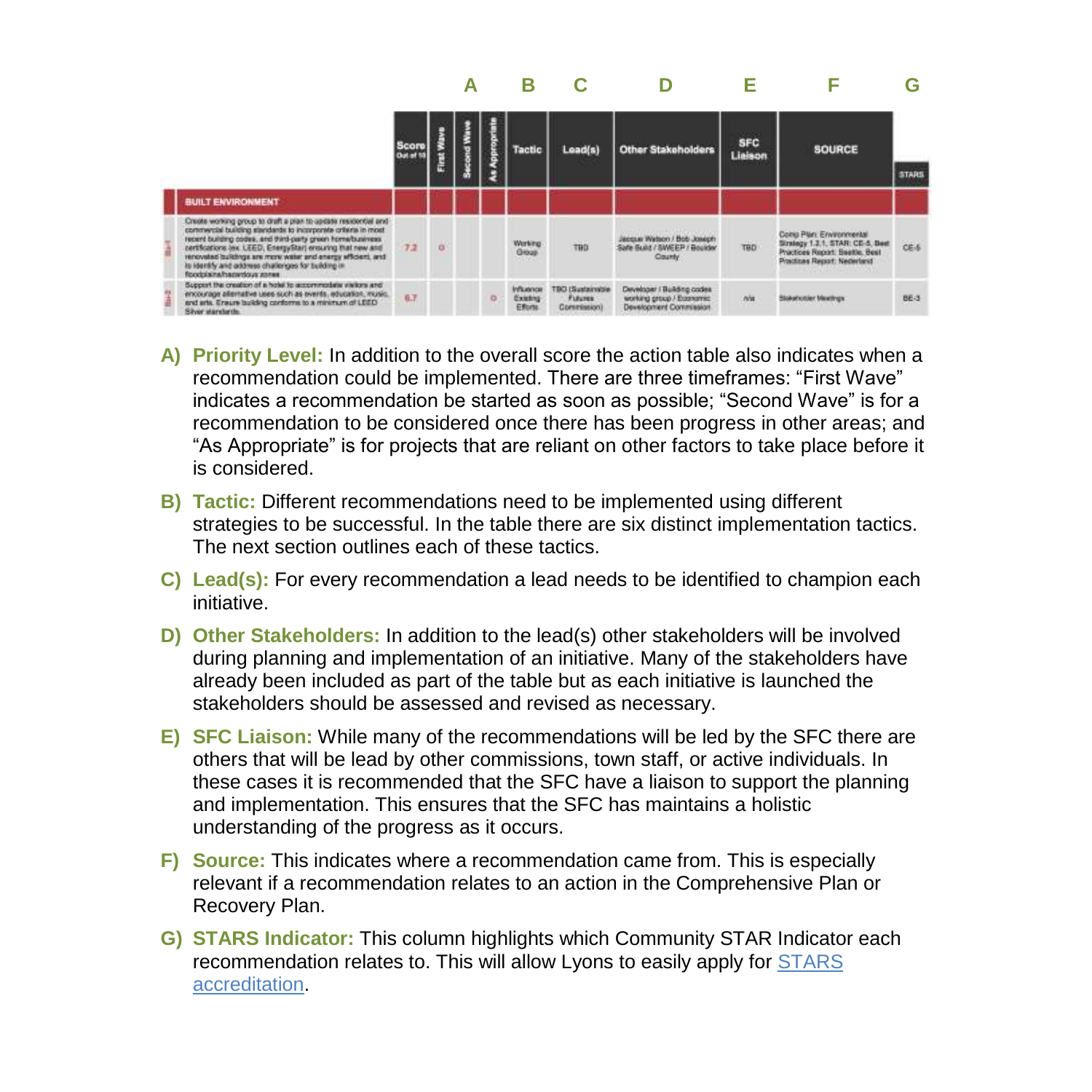### **HOW TO USE THIS PLAN: IMPLEMENTATION TACTICS**

No two recommendations are the same but there is a common set of implementation tactics that each of the recommendations should utilize. This section describes each of the implementation tactics.

### **Fundraising:**

Fundraising is an important part of the process because without funds to support capitalintensive initiatives, the town will be unable to reach the goals they have mapped out in this plan. For each recommendation there should be an appointed fundraising lead whose focus is to identify opportunities for funding from foundations or grants, as well as, engage stakeholders in the project to assist in the grant application process. Ideally all fundraising efforts should be conducted in a cohesive way to maximize efforts on creating background and supportive materials. This effort would be most effective if led by a core fundraising team that reported to the SFC.

### **Research:**

Within the plan there are some recommendations that require research before they can move to the implementation phase. Examples of this include the cataloging of existing efficiency rebates and resources available before an education and outreach campaign is launched. This effort would be most effective if lead by a research team that reported to the SFC.

### **Working Groups:**

There are certain recommendations that need the input of several stakeholders. An effective way to do this is to create a working group, which includes all major stakeholders that would be involved in the project. This is important because it gives a comprehensive understanding between all parties on what the objective of the project is. Working groups must have a leader and a clear objective to keep the members of the group focused and working to contribute to the group's goal. It is valuable to establish a timeline of objectives to achieve the goal of the working group, and to hold all members accountable for their individual contributions to ensure progress is always being made. Instituting a working group for sustainability objectives guarantees all parties are actively engaged in implementing the initiatives, and have vested interests in seeing them become a success. Every working group should have a liaison from the SFC.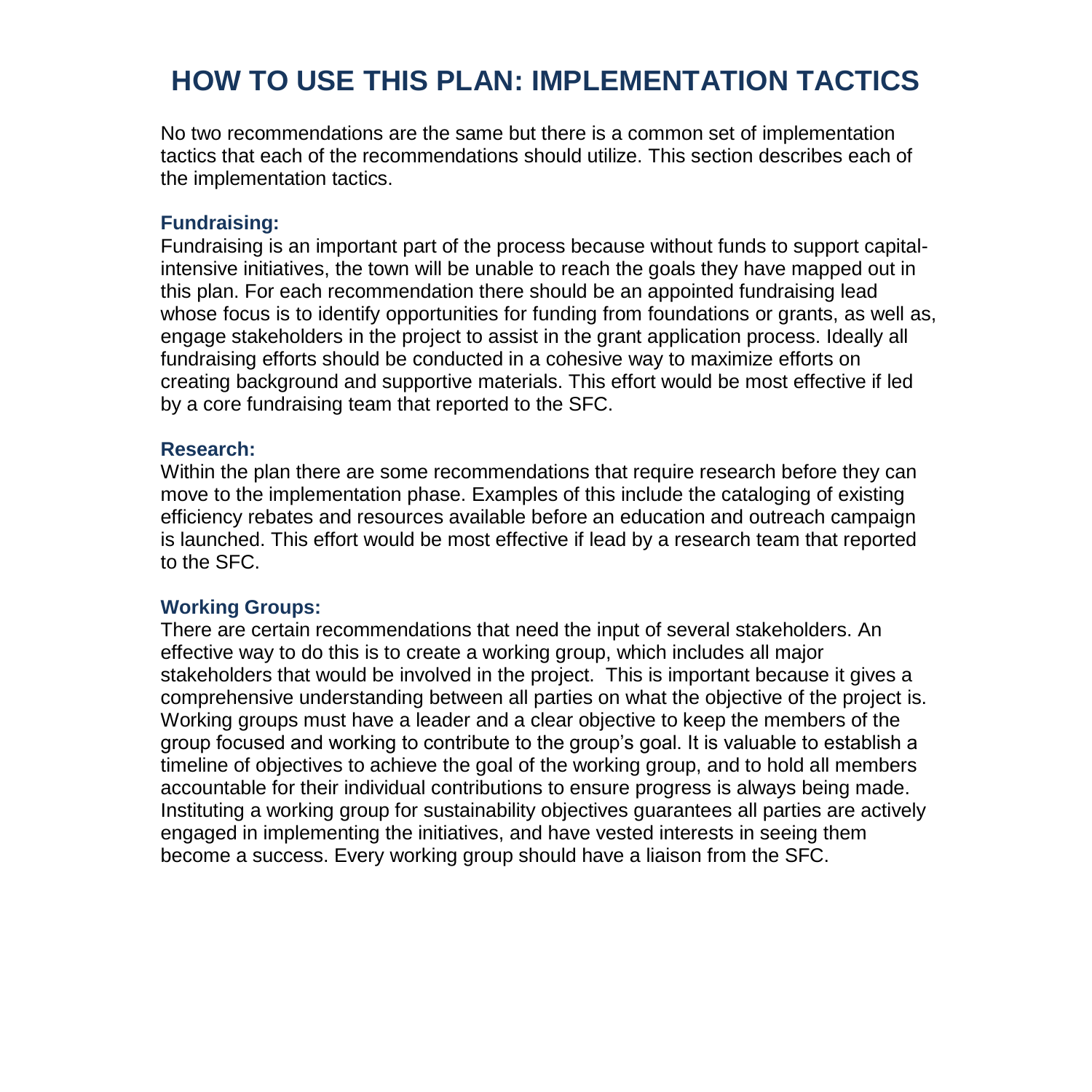### **Education and Outreach:**

Education and Outreach efforts should be led and coordinated by the SFC as one of the main pillars moving forward. Using the SFC as the main vein for Education and Outreach efforts will allow them to create a coordinated outreach plan, fully maximizing on economies of scale by combining several educational efforts together and reducing the overall workload. It is imperative for the SFC to identify education and outreach opportunities as they come up, and be proactive in engaging town members and other stakeholders that could contribute expertise to the education efforts. Education and Outreach is a strategy that engages the public in the town's sustainability efforts and encourages them to incorporate sustainability in their day-to-day lives.

### **Town Driven:**

Several of the recommendations in the plan require action from the Town of Lyons such as upgrading infrastructure and incorporating new sustainable systems that reduce the town's environmental impact. In order to enact these recommendations they must be town driven. Without buy in from staff and allocated budget these items will never be achieveable. Once this plan is adopted NCS and a liaison from the SFC will conduct several workshops with town staff to educate them on sustainability, the plan, and the process moving forward. These workshops will provide greater insights into which actions will be implemented first and which will need funding before the town can adopt them.

### **Influence Existing Efforts:**

There are several recommendations that are dependent on existing efforts that are not directly associated with sustainability throughout the town. These include things like the construction of a hotel and library or the laying of faster speed Internet infrastructure. These are not items that should be initiated as a result of this plan but if they move forward the SFC should be aware of these projects before they begin in order to ensure that they are meeting the town standards for sustainability